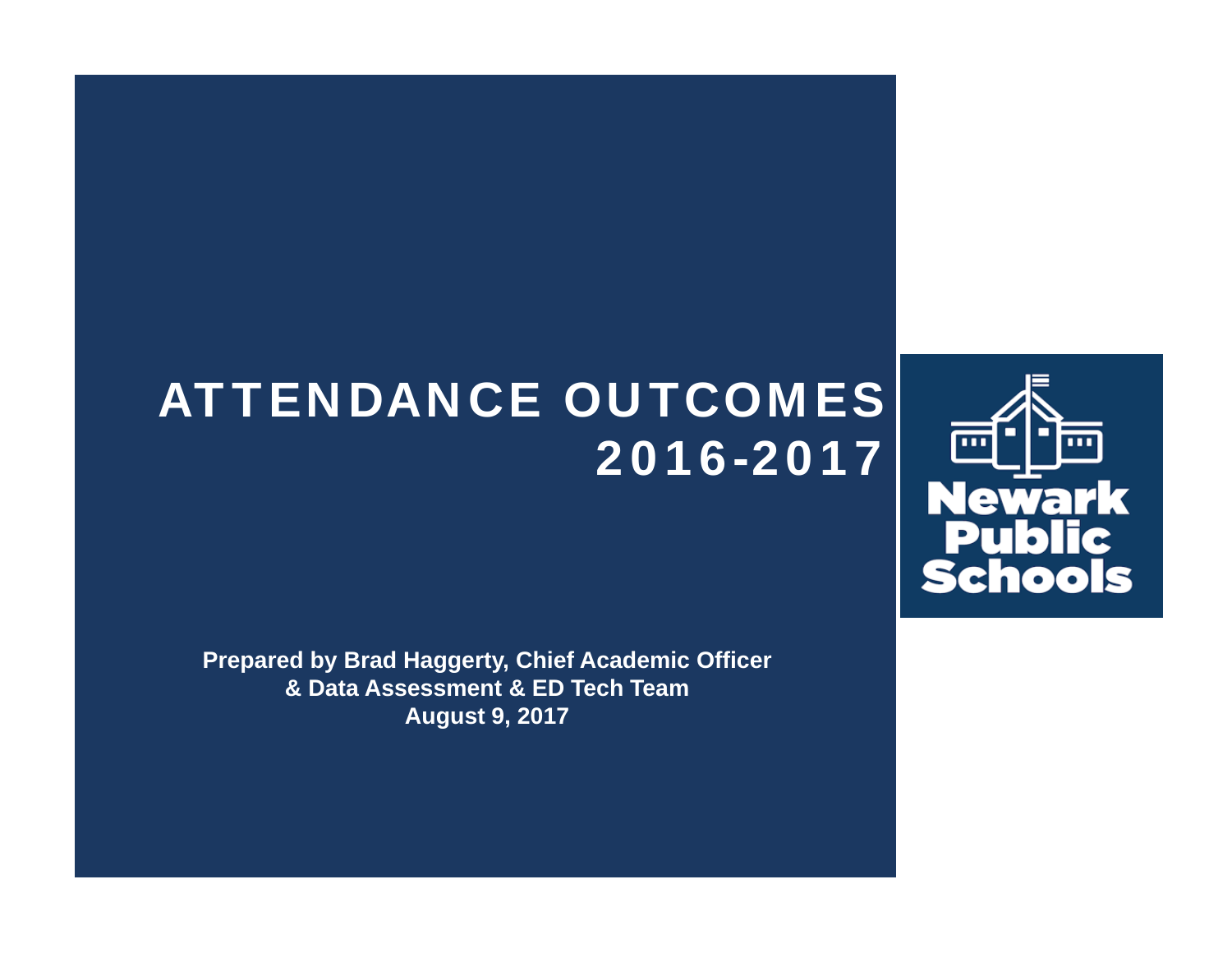# OVERALL ATTENDANCE **OUTCOMES**

### **Number & Percentage of Students by Attendance Category 16‐17**



- **Good Attendance(Absent days <=9)**
- **Frequently Absent(Absent days 10‐18)**
- **Chronically Absent(Absent days 19‐36)**
- **E** Severely Chronically **Absent(Absent days >=37)**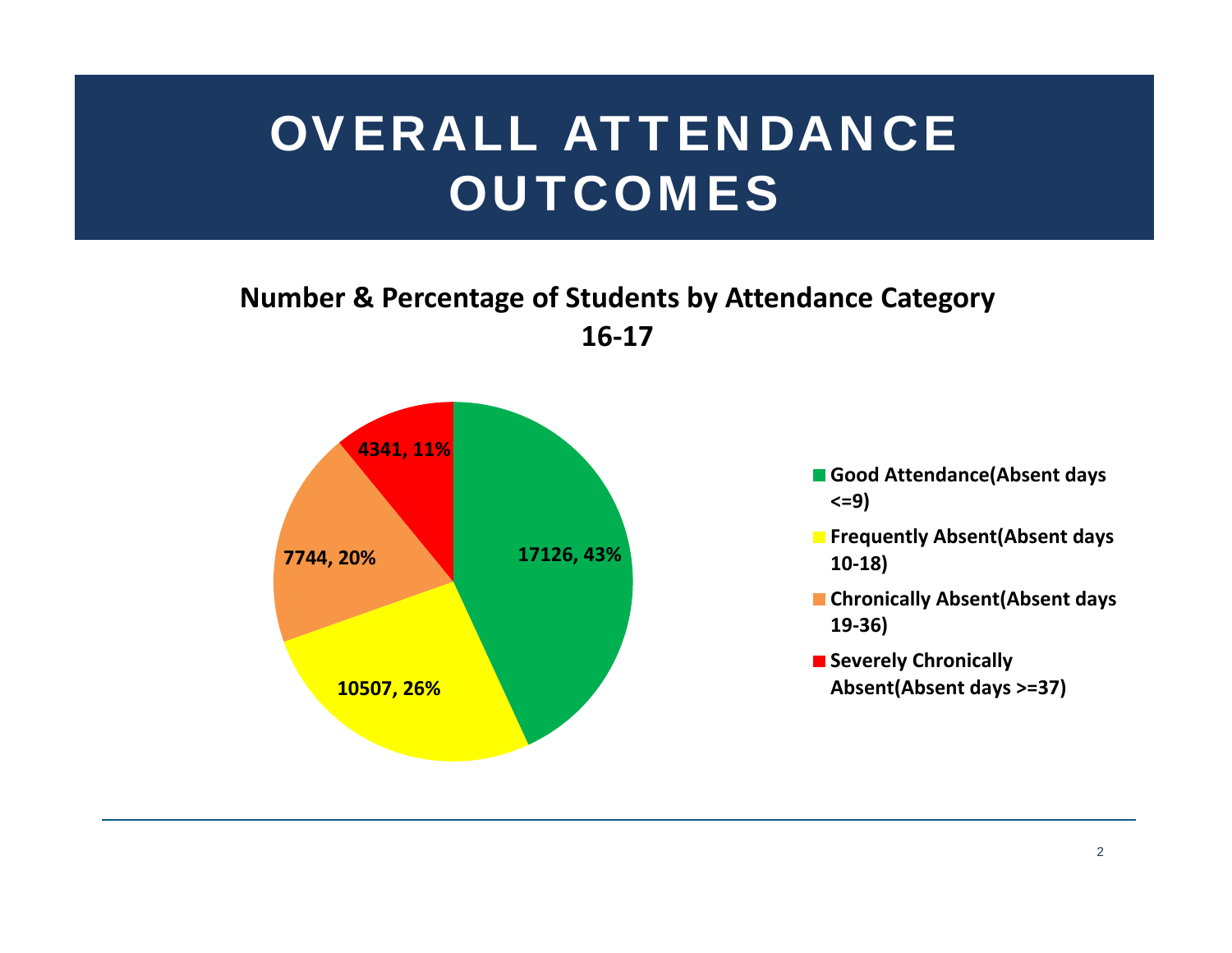## 3 YEAR COMPARISON DISTRICT OVERALL



Note: For the district calculation, students with less than 20 total days enrolled in NPS were excluded, and students with more than 185 days enrolled.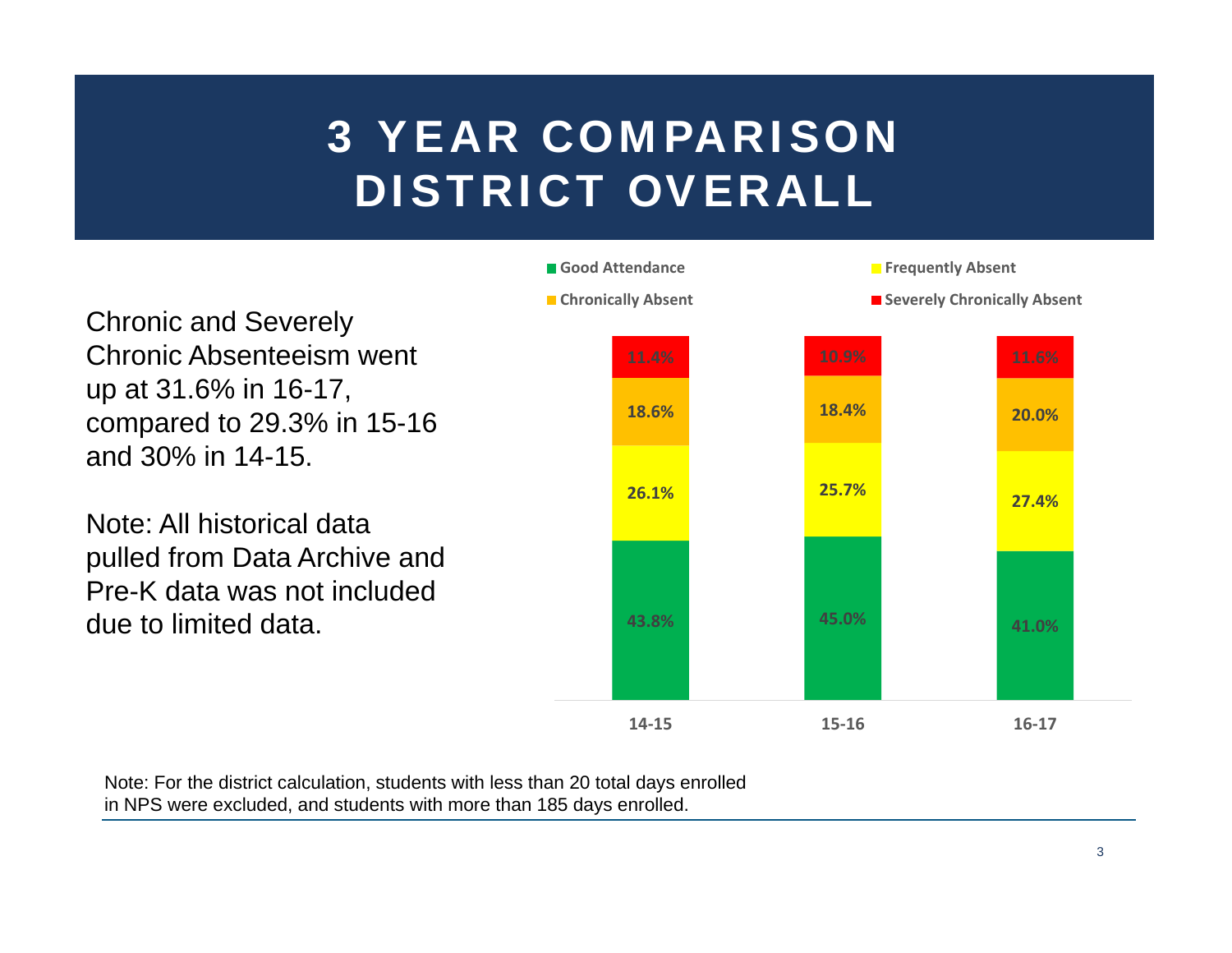### CONSISTENCY AND ACCURACY OF DAILY ATTENDANCE DATA IS STRONG IN K-8 & NEEDS IMPROVEMENT IN 9-12

- Limited value in any further analysis if we don't feel confident the attendance is more accurate.
	- Reminder: students are counted as present if attendance isn't taken (which inflates the statistics).
- In Nov 2016, Academics Team started gathering, analyzing, and responding to data on how many teachers in each school did not have attendance taken by 12:00pm each day. This was an indicator of the strength of each school's attendance taking systems.
- Conclusions:
	- K-8 attendance taking systems are strong
	- HS systems need improvement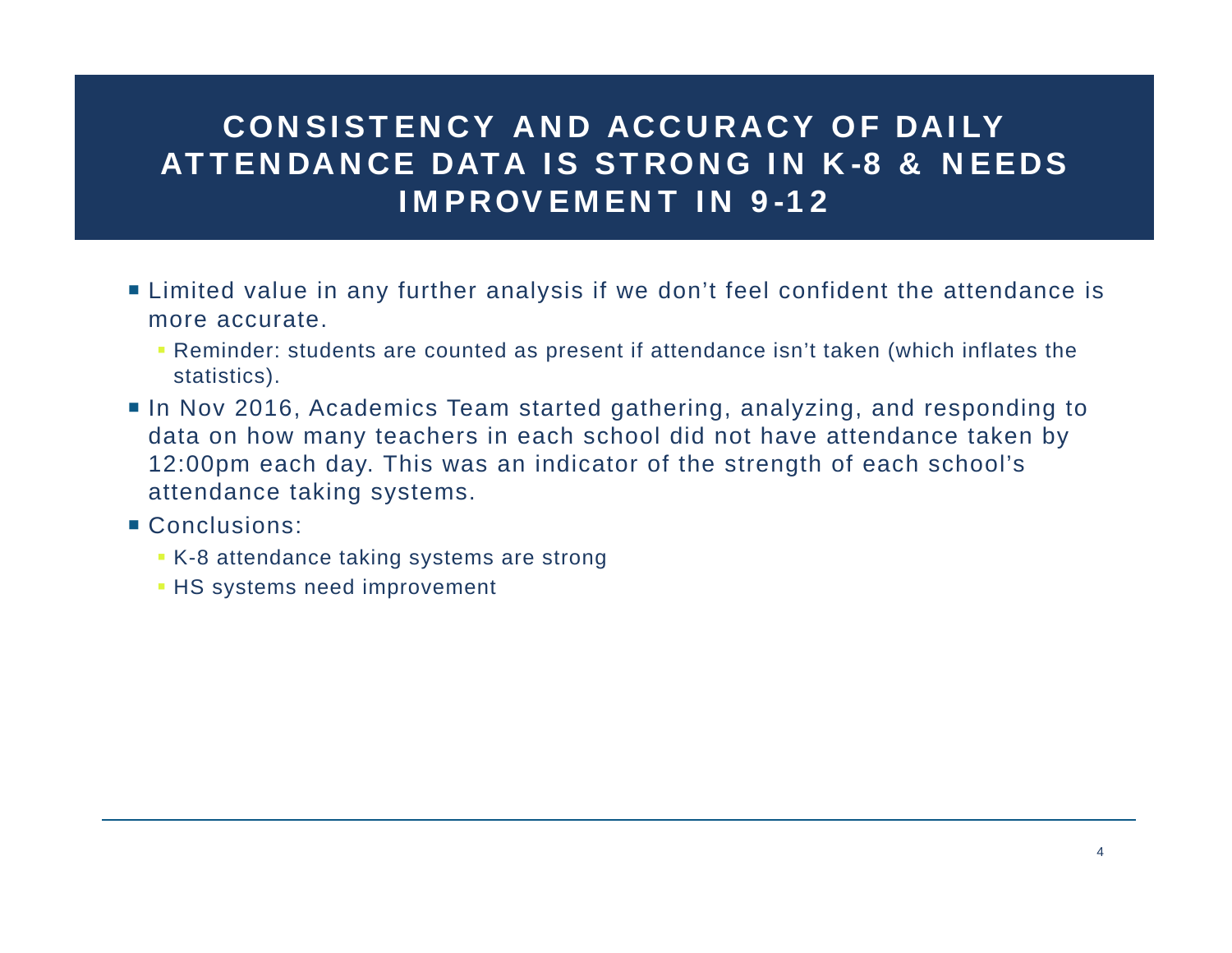## AVERAGE DAILY NUMBER OF TEACHERS WHO DID NOT TAKE ATTENDANCE BY 12:00PM

#### **Average Daily Number of Teachers Missing Taking Attendance**

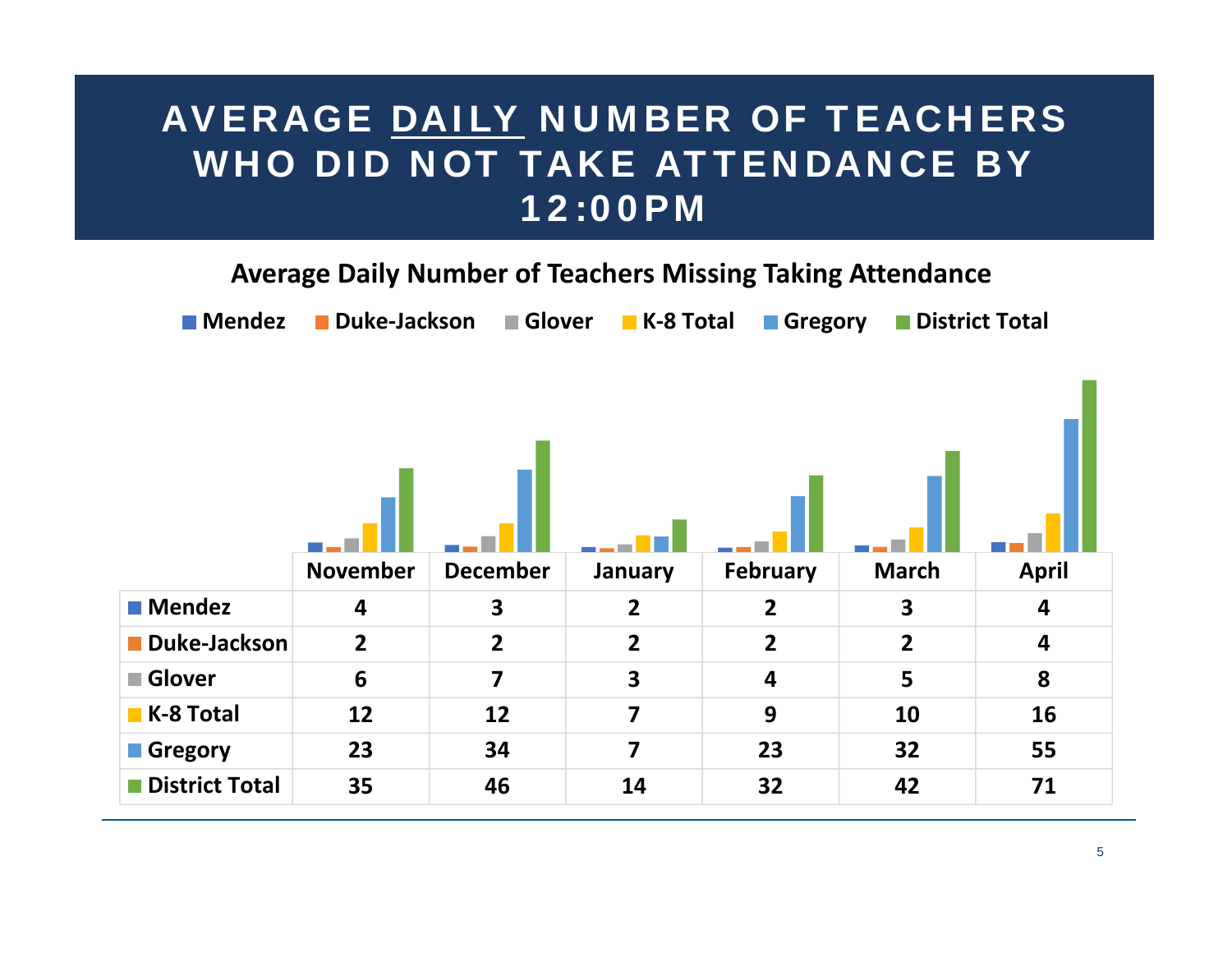## PLAN FOR 17-18

### $K-8$

Provide the data; A-Sup and Spec Asst follow-up with any lagging schools

 $HSS$ 

- Training on importance of daily attendance and the role of point person/advisor/HR teacher in that capacity (some mind-set change required here)
- **Provide the data; focus of Sept for Spec Asst; daily reports with** follow-up with school-based attendance sub-committees.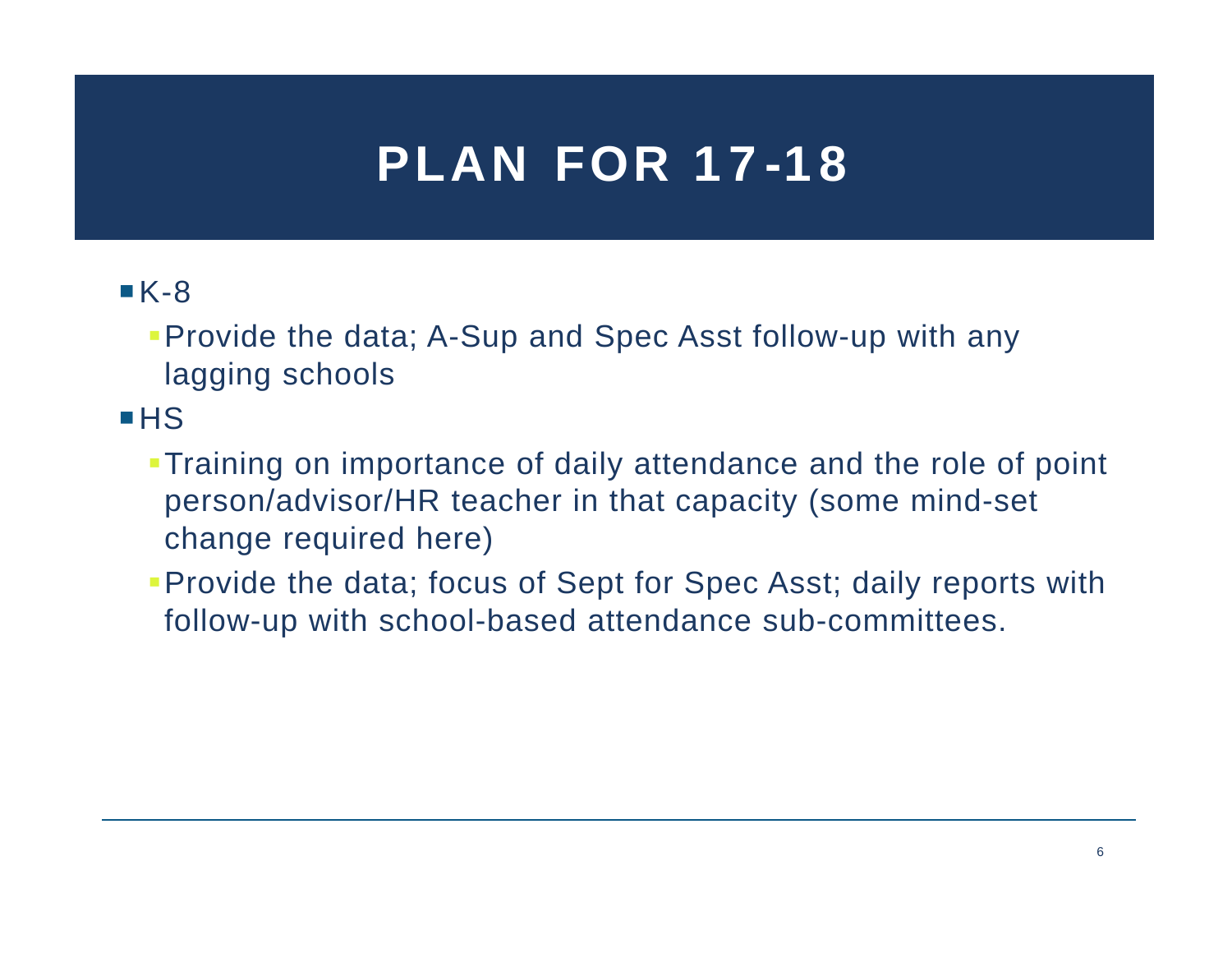## BAR GRAPH WITH 3 GRADE BANDS: K-8, 9- 12

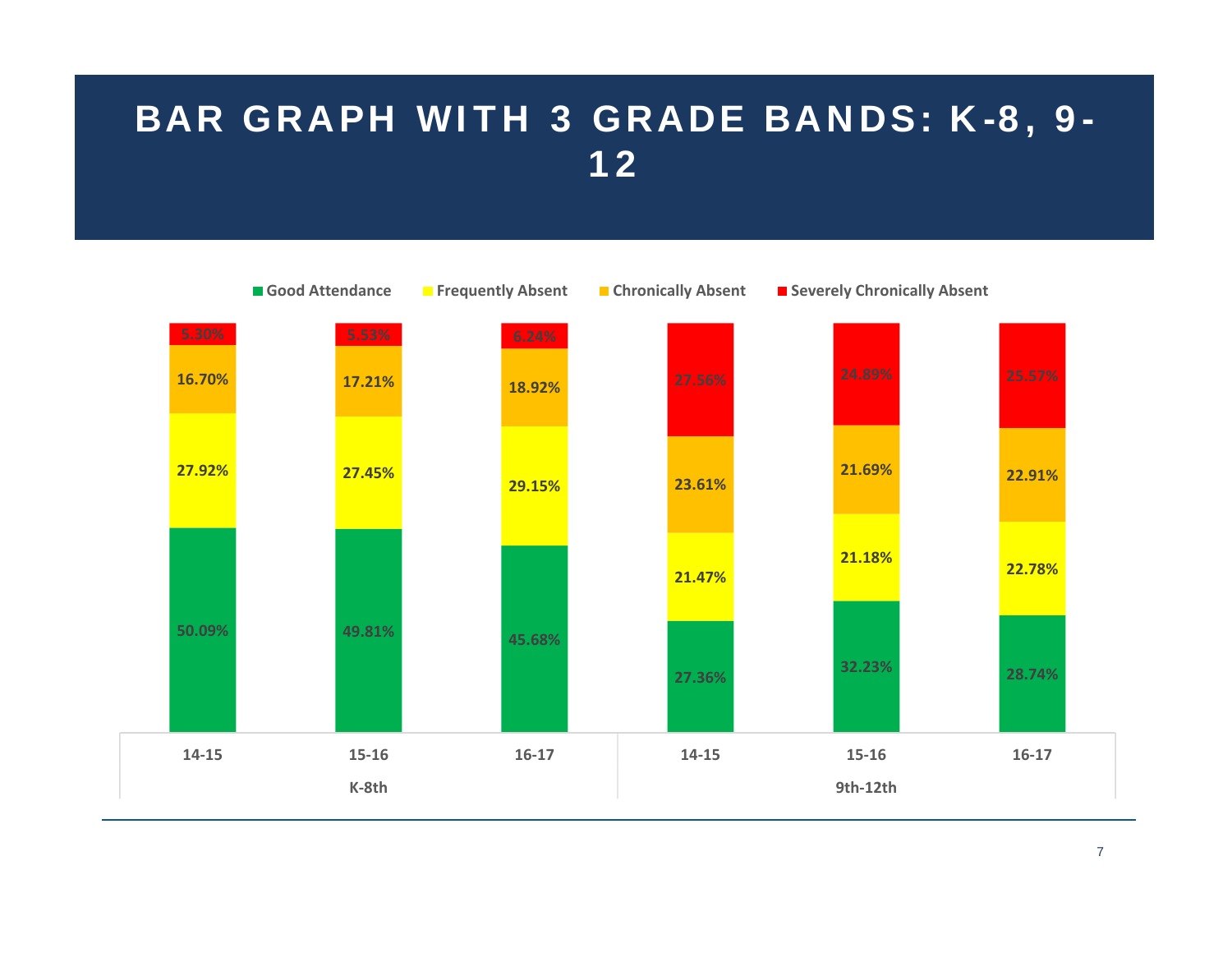## BAR GRAPH WITH ALL 4 CATEGORIES FOR GRADES K-3

Good Attendance

**Attendance Frequently Absent Chronically Absent Severely Chronically Absent**

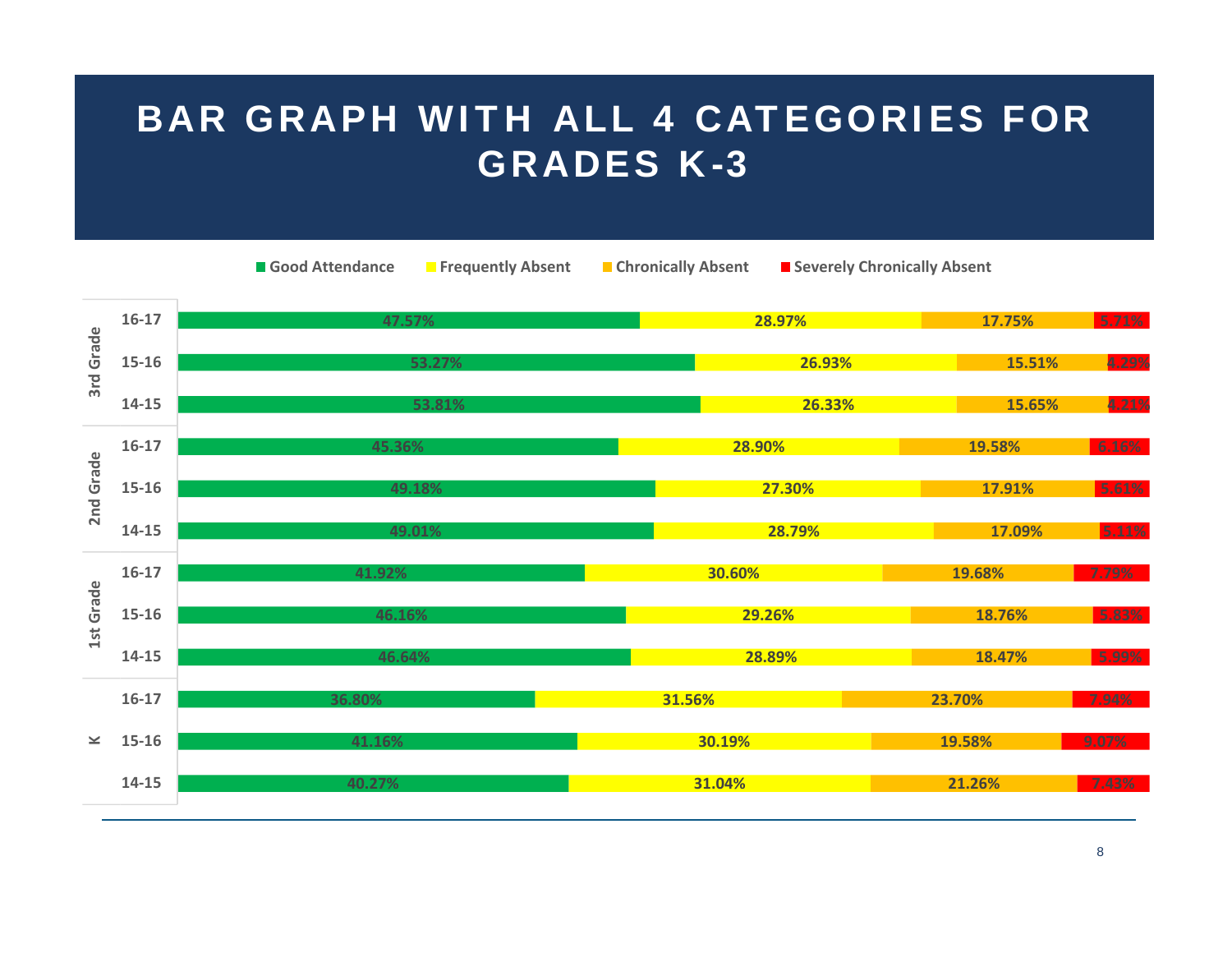## BAR GRAPH WITH ALL 4 CATEGORIES FOR GRADES 4-8

|                     |           | Good Attendance | <b>Finder Finder Service Service Service Service Service Service Service Service Service Service Service Service S</b> | <b>Chronically Absent</b> | Severely Chronically Absent |          |       |
|---------------------|-----------|-----------------|------------------------------------------------------------------------------------------------------------------------|---------------------------|-----------------------------|----------|-------|
| Grade<br>8th        | $16-17$   | 46.06%          |                                                                                                                        | 28.38%                    | 17.97%                      | $7.59\%$ |       |
|                     | $15 - 16$ |                 | 49.24%                                                                                                                 | 25.68%                    | 18.29%<br>6.79%             |          |       |
|                     | $14 - 15$ |                 | 49.69%                                                                                                                 | 26.19%                    | 16.96%                      | 7.15%    |       |
|                     | $16-17$   |                 | 48.09%                                                                                                                 |                           | 27.77%                      |          |       |
| Grade<br><b>7th</b> | 15-16     |                 | 50.79%                                                                                                                 |                           | 28.25%                      |          |       |
|                     | $14 - 15$ |                 | 53.27%                                                                                                                 |                           | 25.96%                      | 15.63%   | 5.15% |
|                     | $16-17$   | 47.15%          |                                                                                                                        | 28.66%                    |                             | 18.87%   | 5.32% |
| Grade<br>Gth        | 15-16     |                 | 50.49%                                                                                                                 |                           | 27.13%                      | 17.73%   | 4.64% |
|                     | 14-15     |                 | 53.36%                                                                                                                 |                           | 27.97%                      | 14.69%   | 3.98% |
| Grade<br><b>Sth</b> | $16-17$   |                 | 50.71%                                                                                                                 |                           | 28.09%                      | 16.83%   | 4.36% |
|                     | 15-16     |                 | 53.98%                                                                                                                 |                           | 26.06%                      | 15.97%   | 3.98% |
|                     | $14 - 15$ |                 | 51.79%                                                                                                                 |                           | 27.51%                      | 16.13%   | 4.57% |
| Grade<br>4th        | $16-17$   | 47.37%          |                                                                                                                        |                           | 29.32%                      | 18.28%   | 5.03% |
|                     | $15 - 16$ |                 | 54.01%                                                                                                                 |                           | 26.16%                      | 15.58%   | 4.25% |
|                     | 14-15     |                 | 52.89%                                                                                                                 |                           | 28.56%                      | 14.38%   | 4.16% |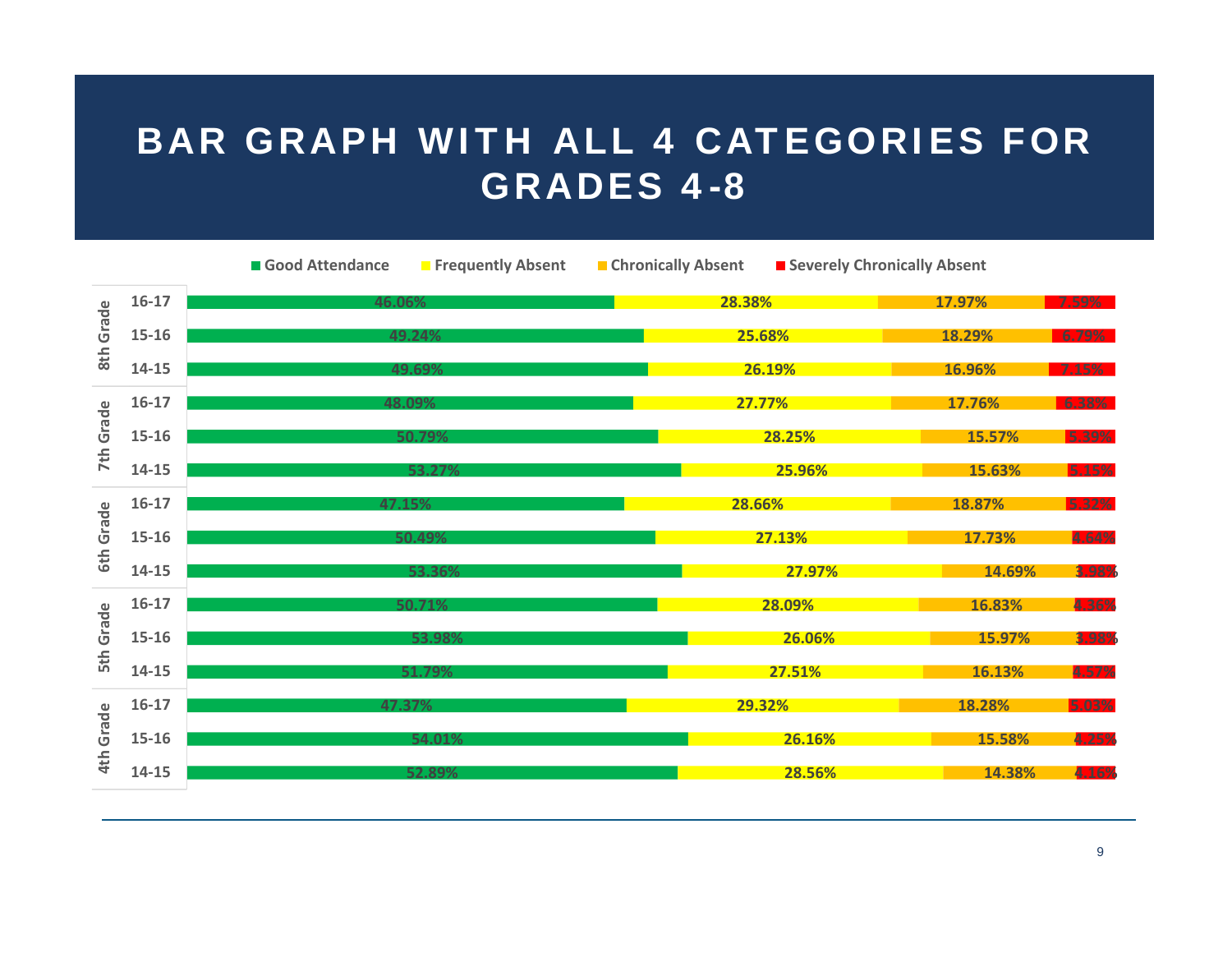## BAR GRAPH WITH ALL 4 CATEGORIES FOR GRADES 9-12

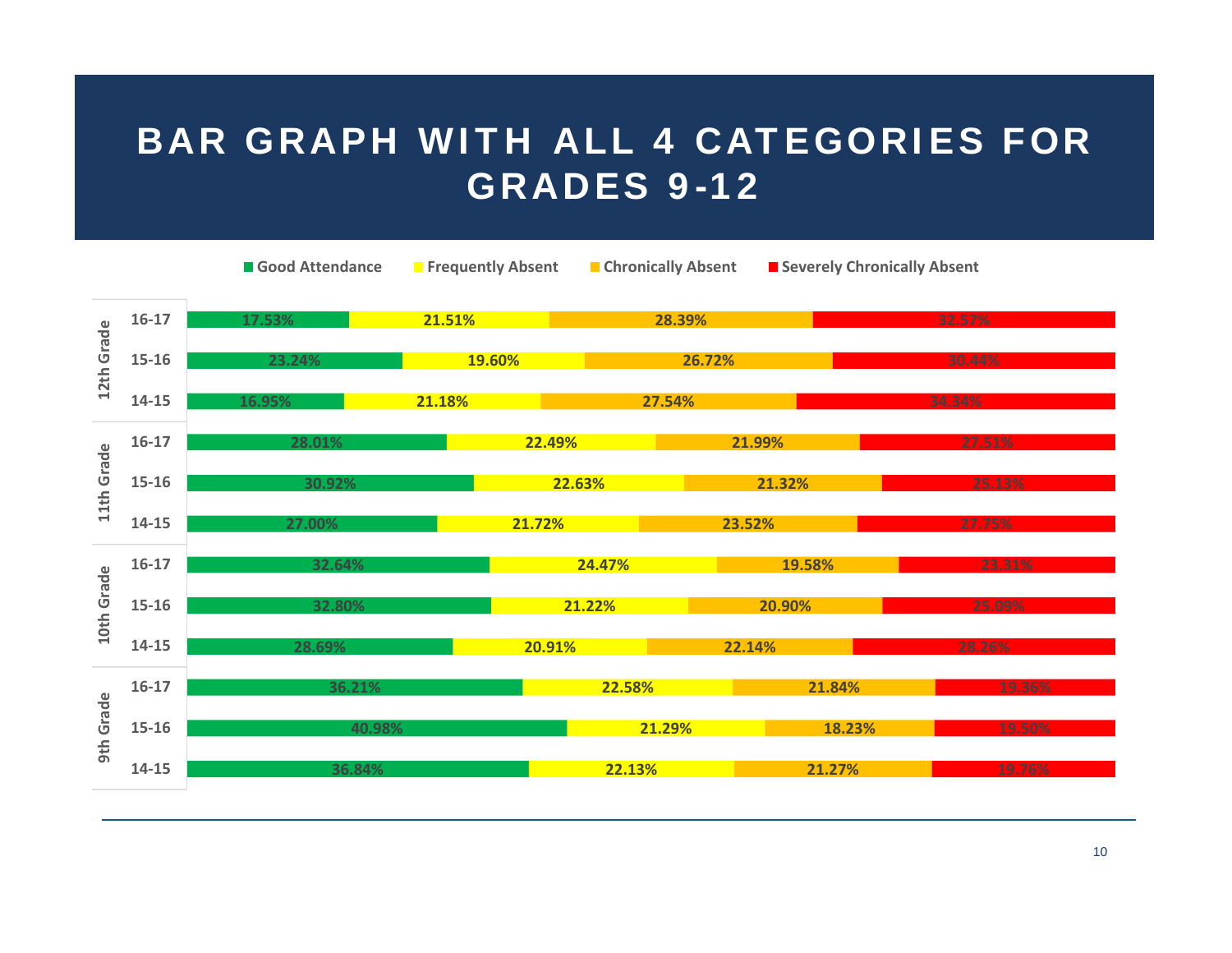## GRADE BANDS: K-8, 9-12 CHRONICALLY ABSENT

**3 Year Attendance by Grade Bands: Chronically Absent**

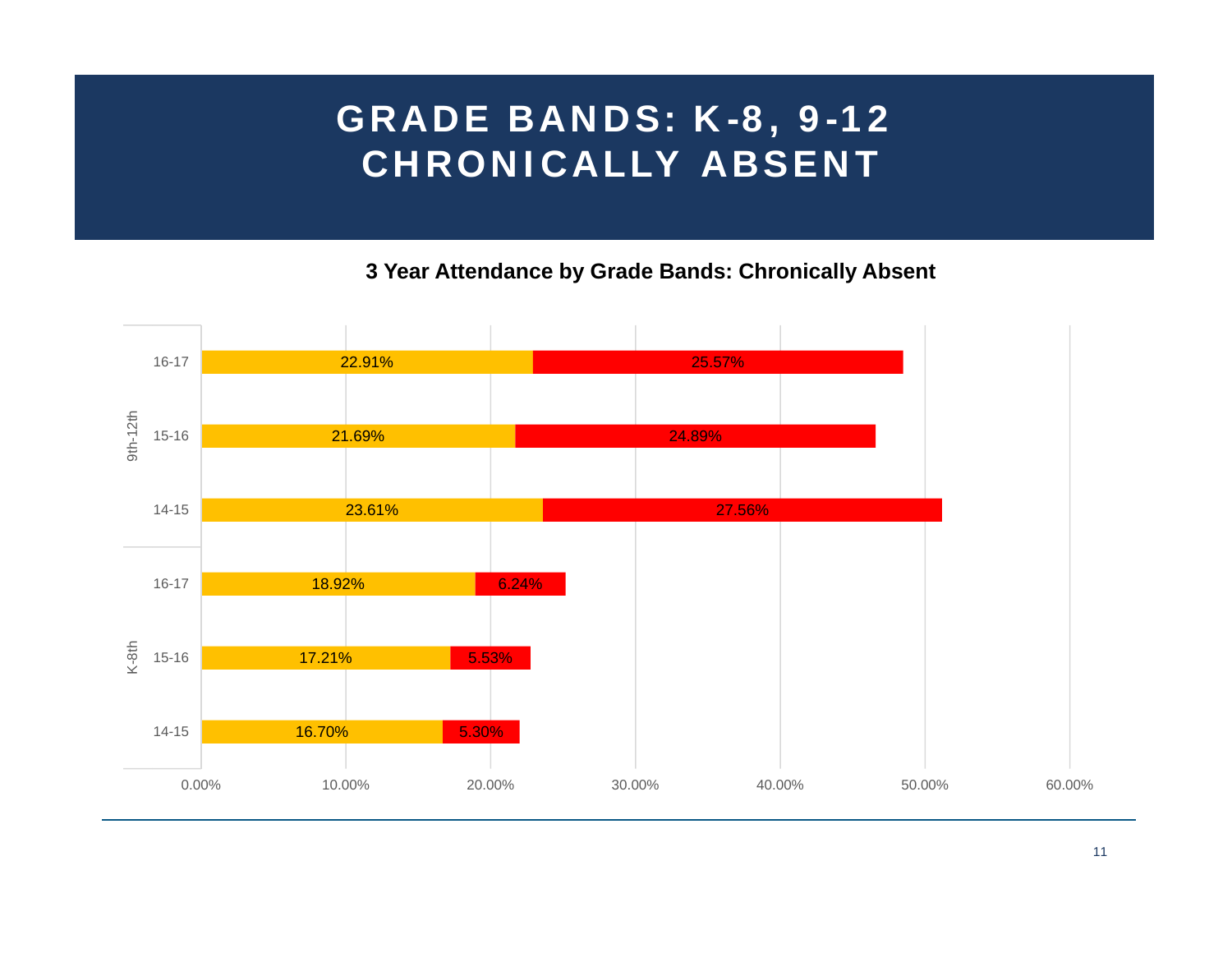## CHRONICALLY ABSENT FOR GRADES 9-12

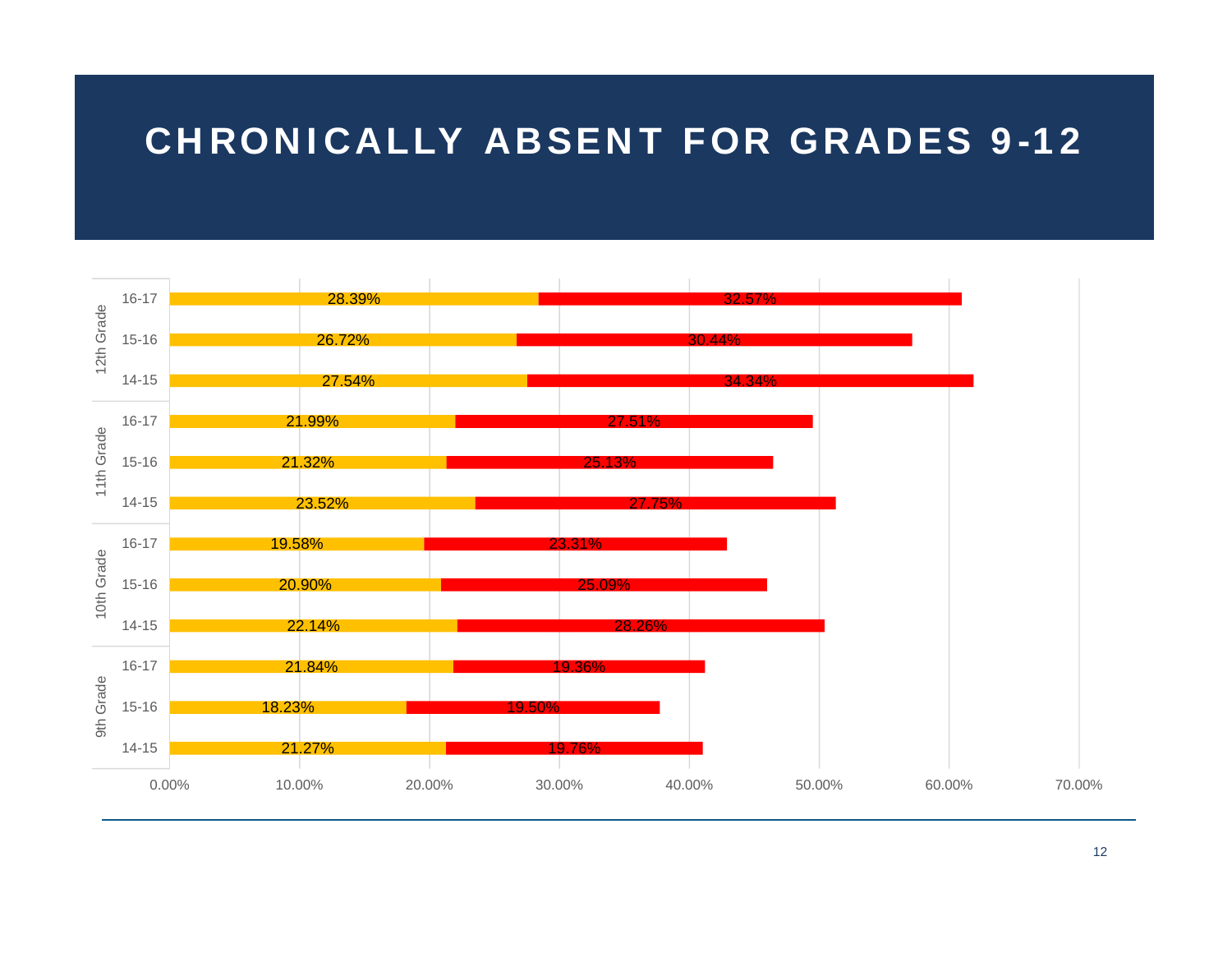### CHRONICALLY ABSENT FOR GRADES K-8

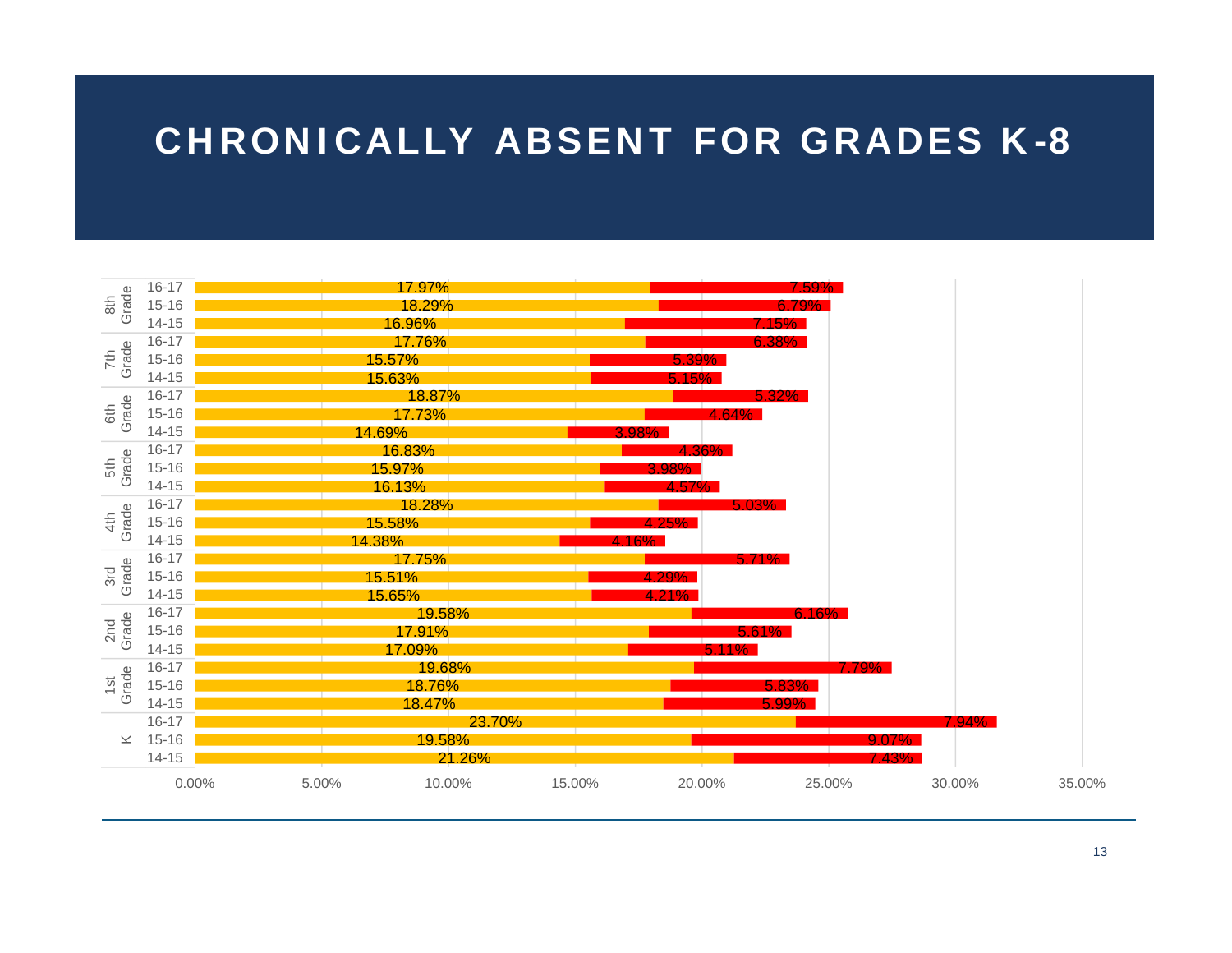# CLAIMS BASED ON GRADE LEVEL **DATA**

- Chronic and severely chronic absenteeism increased over-all in grades 9-12 from 15-16 to 16- 17.
	- Grade 9: 37.73% to 41.20% went up
	- Grade 10: 45.99% to 42.89% went down
	- Grade 11: 46.45% to 49.49% went up
	- Grade 12: 57.15% to 60.96% went up
- Chronic and severely chronic absenteeism increased in grades K-8
	- Kindergarten: 28.65% to 31.63% went up
	- Grade 1: 24.58% to 27.48% went up
	- Grade 2: 23.52% to 25.74% went up
	- Grade 3: 19.80% to 23.46% went up
	- Grade 4: 19.83% to 23.31% went up
	- Grade 5: 19.95% to 21.20% went up
	- Grade 6: 22.38% to 24.19% went up
	- Grade 7: 20.96% to 24.14% went up
	- Grade 8: 25.08% to 25.56% went up
- Note: data are comparable if attendance taking is consistent; since we can't confirm for past years, we are making the assumption that attendance taking was better in 16-17 than prior years (hence increases in K-8 chronic absences could be due to better attendance-taking systems).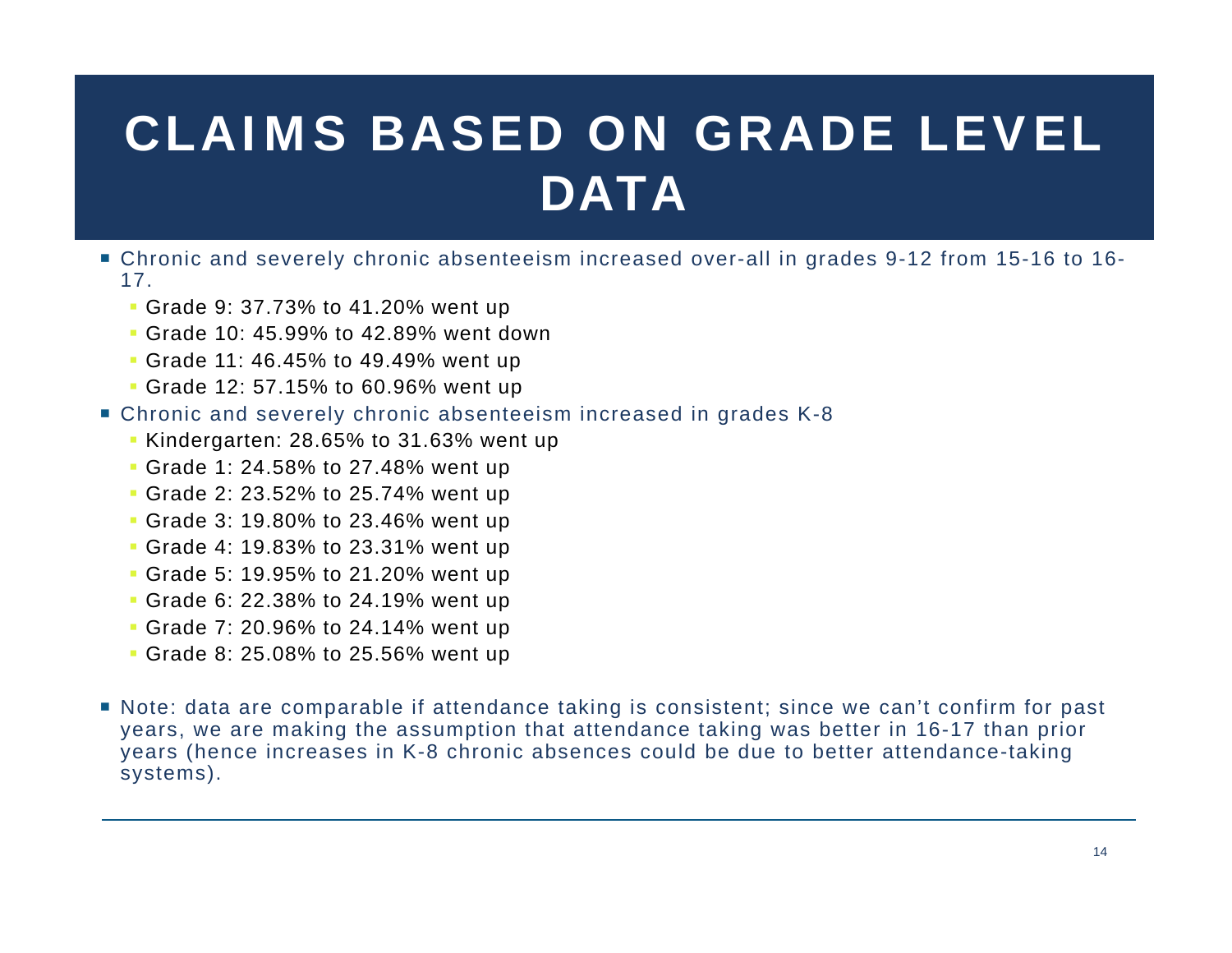# PRE-K ANALYSIS – GOOD OR FREQUENT ATTENDANCE

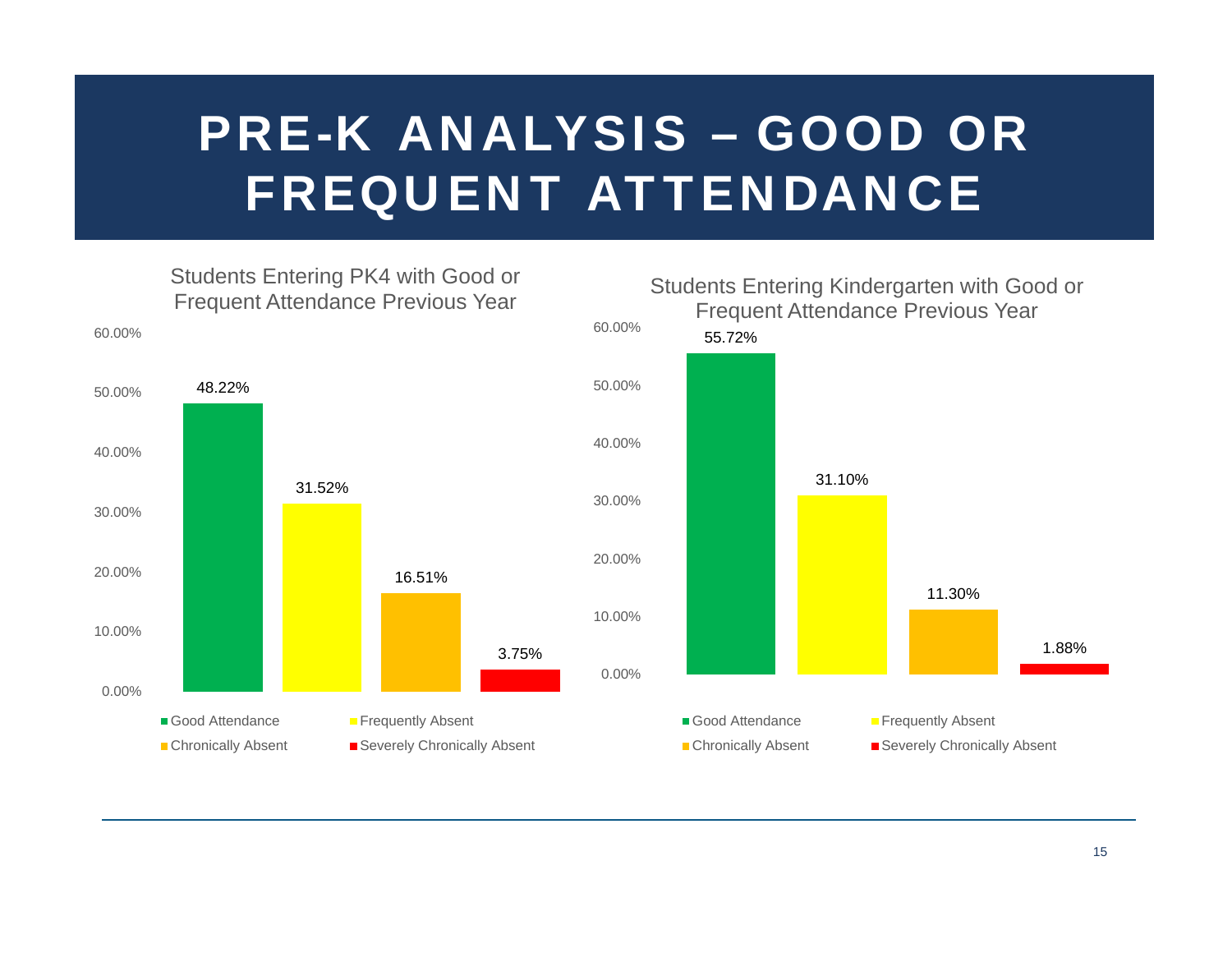# PRE-K ANALYSIS – CHRONICALLY OR SEVERELY CHRONICALLY ABSENT

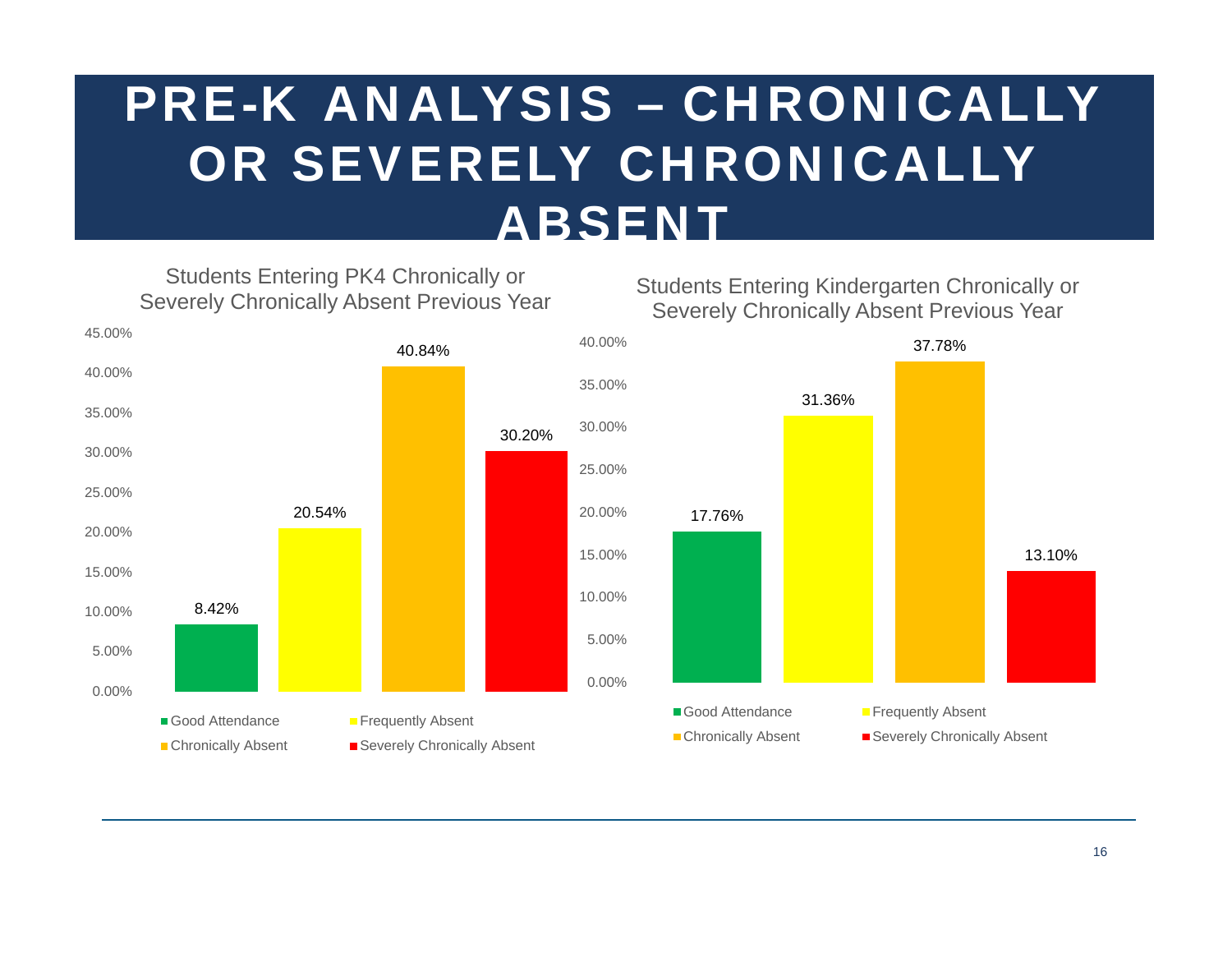# K-8 ANALYSIS - GOOD OR FREQUENTLY ABSENT

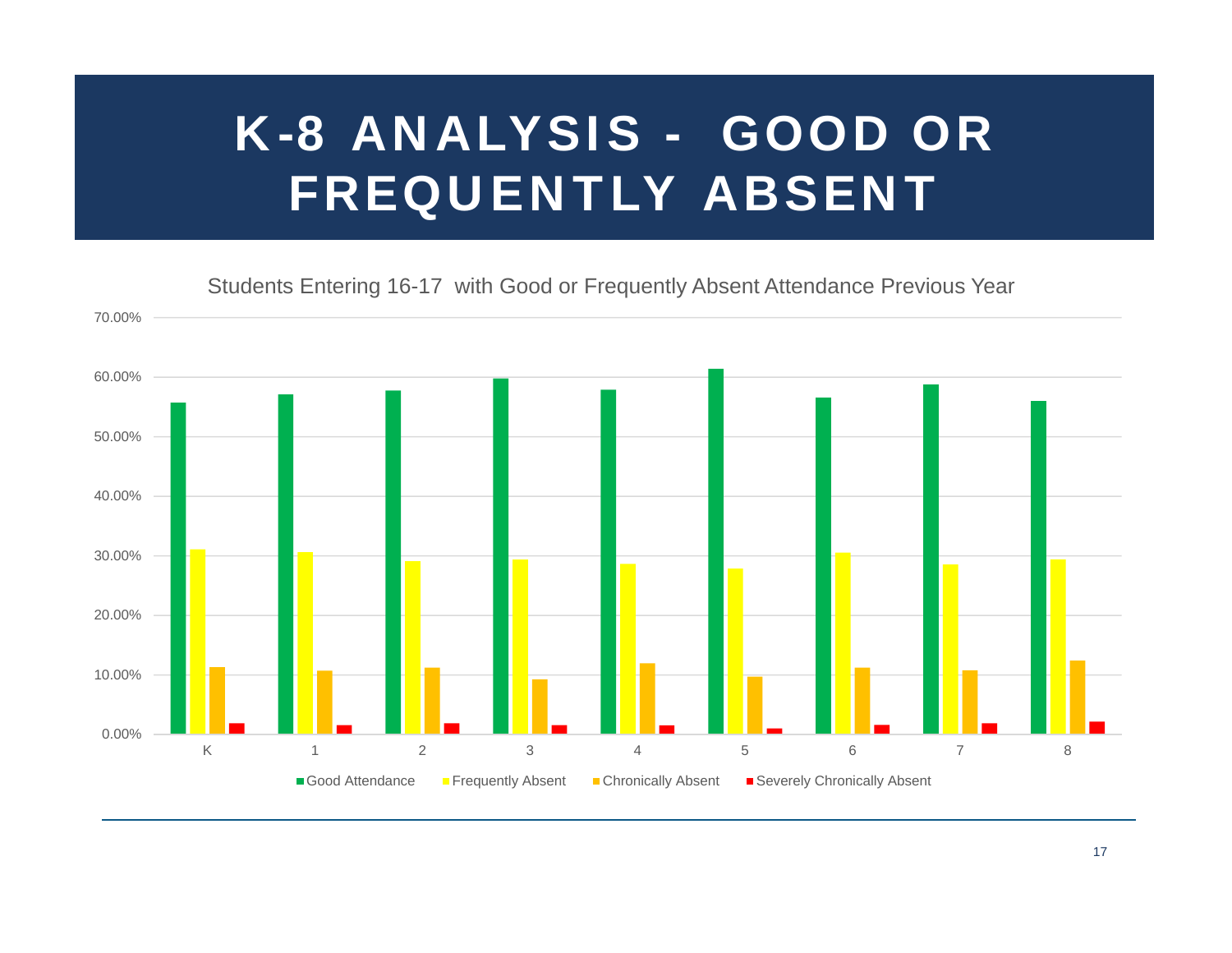# K-8 ANALYSIS - CHRONICALLY OR SEVERELY CHRONICALLY ABSENT

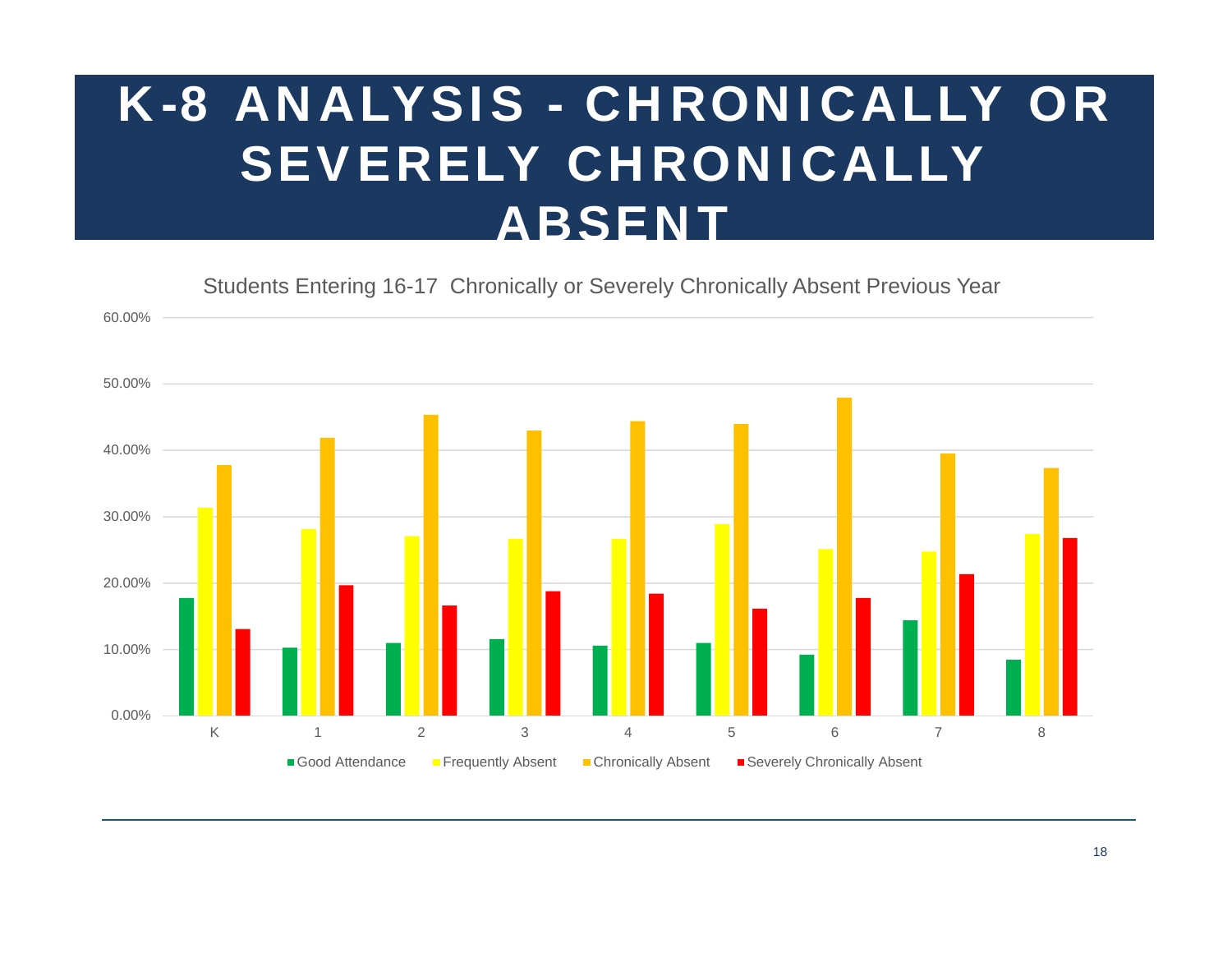## DEEP DIVE INTO HIGH SCHOOL

- **Conclusions on improvements and regression** 
	- Chronic absenteeism increases once students start high school. Gap between grades 8/9. Same students become more chronically absent once they start HS.
	- Chronic absenteeism gets worse every year of HS.
	- **-12<sup>th</sup>** grade levels of chronic absenteeism are shocking. (How to make  $12<sup>th</sup>$  grade meaningful – to students on path to graduation & college? To students not on path to 4-year graduation?)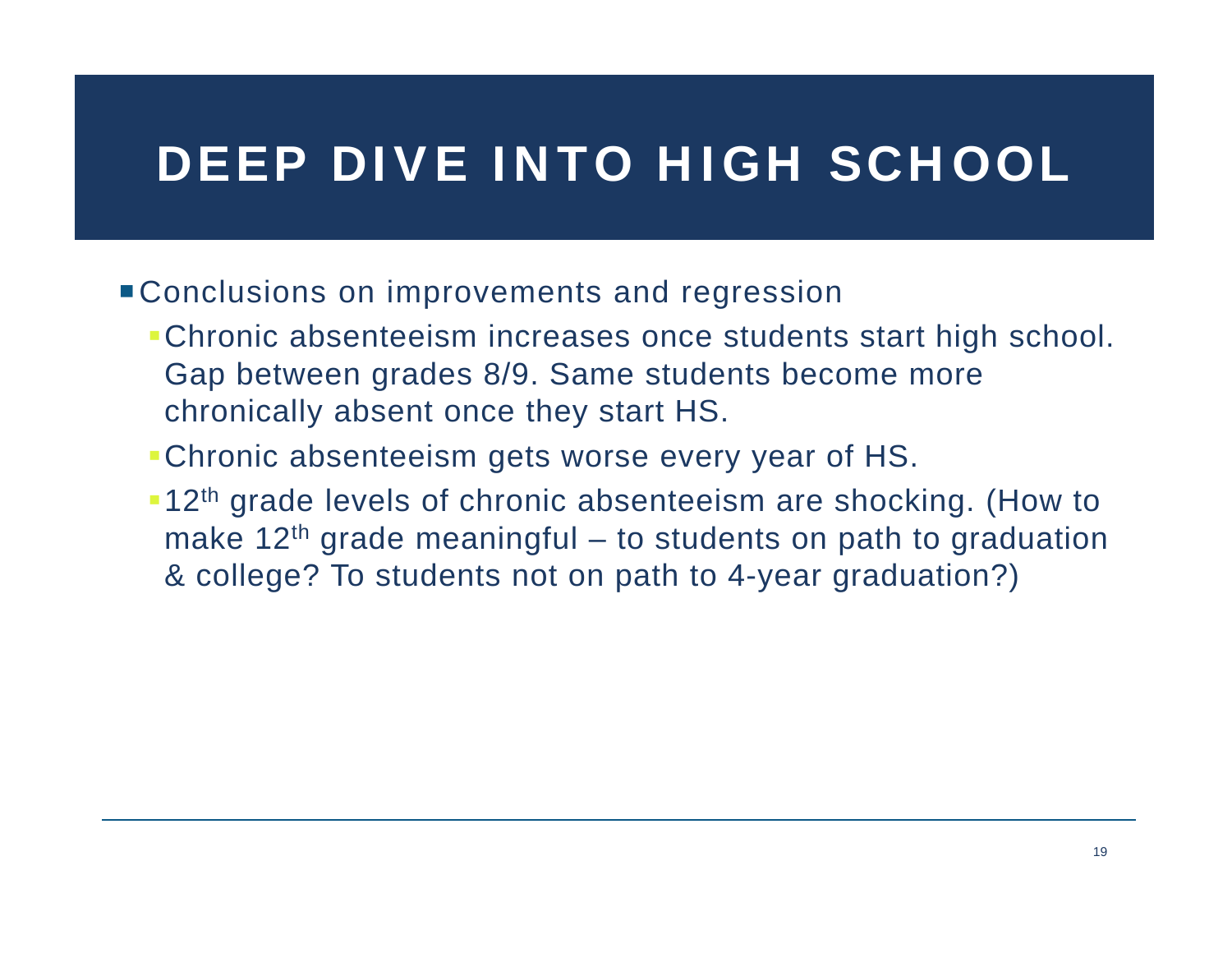# 8TH TO 9TH GRADE ATTENDANCE – PRECISE COHORT

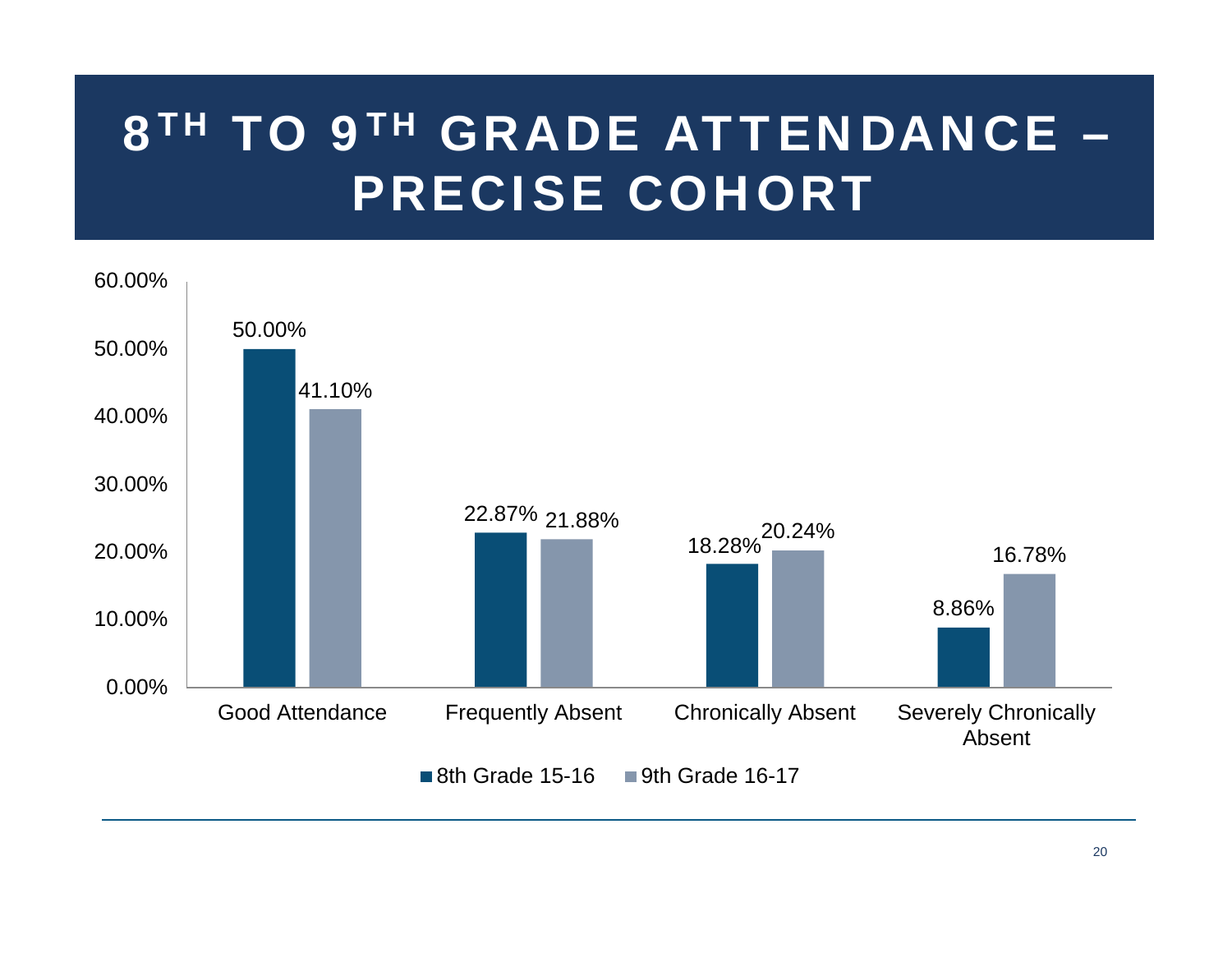# 9TH TO 10TH GRADE ATTENDANCE – PRECISE COHORT

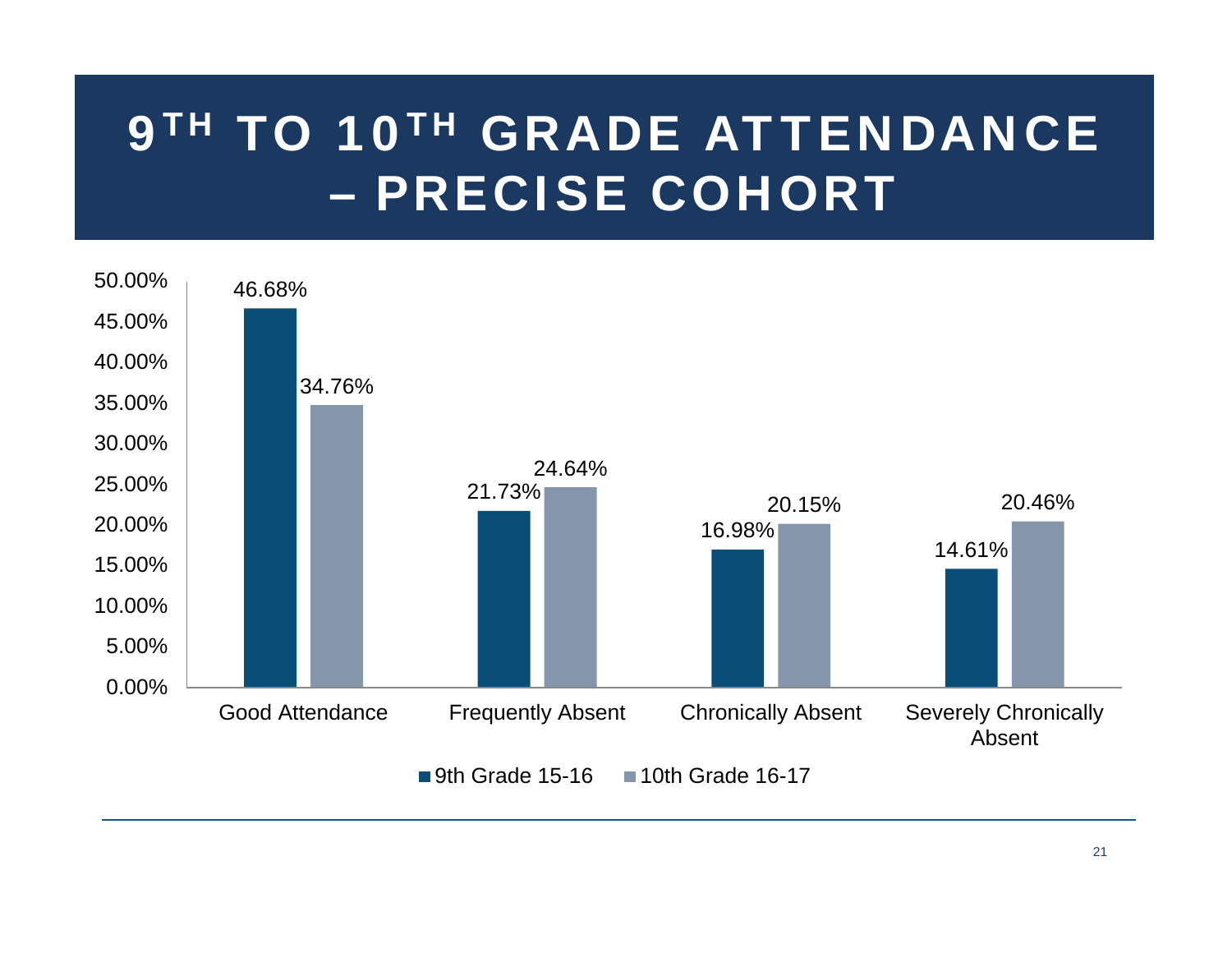# 10TH TO 11TH GRADE ATTENDANCE – PRECISE COHORT

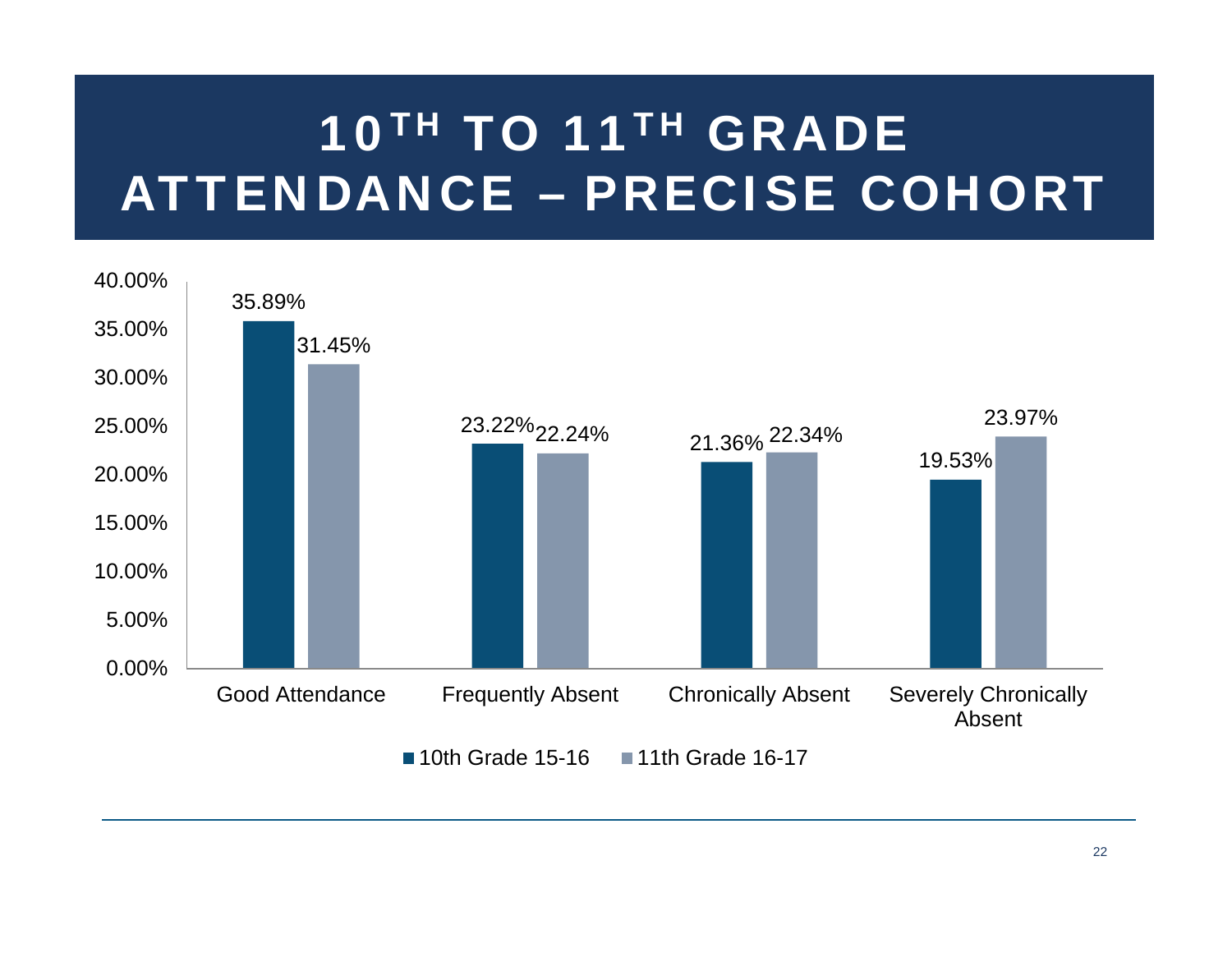# 11<sup>TH</sup> TO 12<sup>TH</sup> GRADE ATTENDANCE – PRECISE COHORT

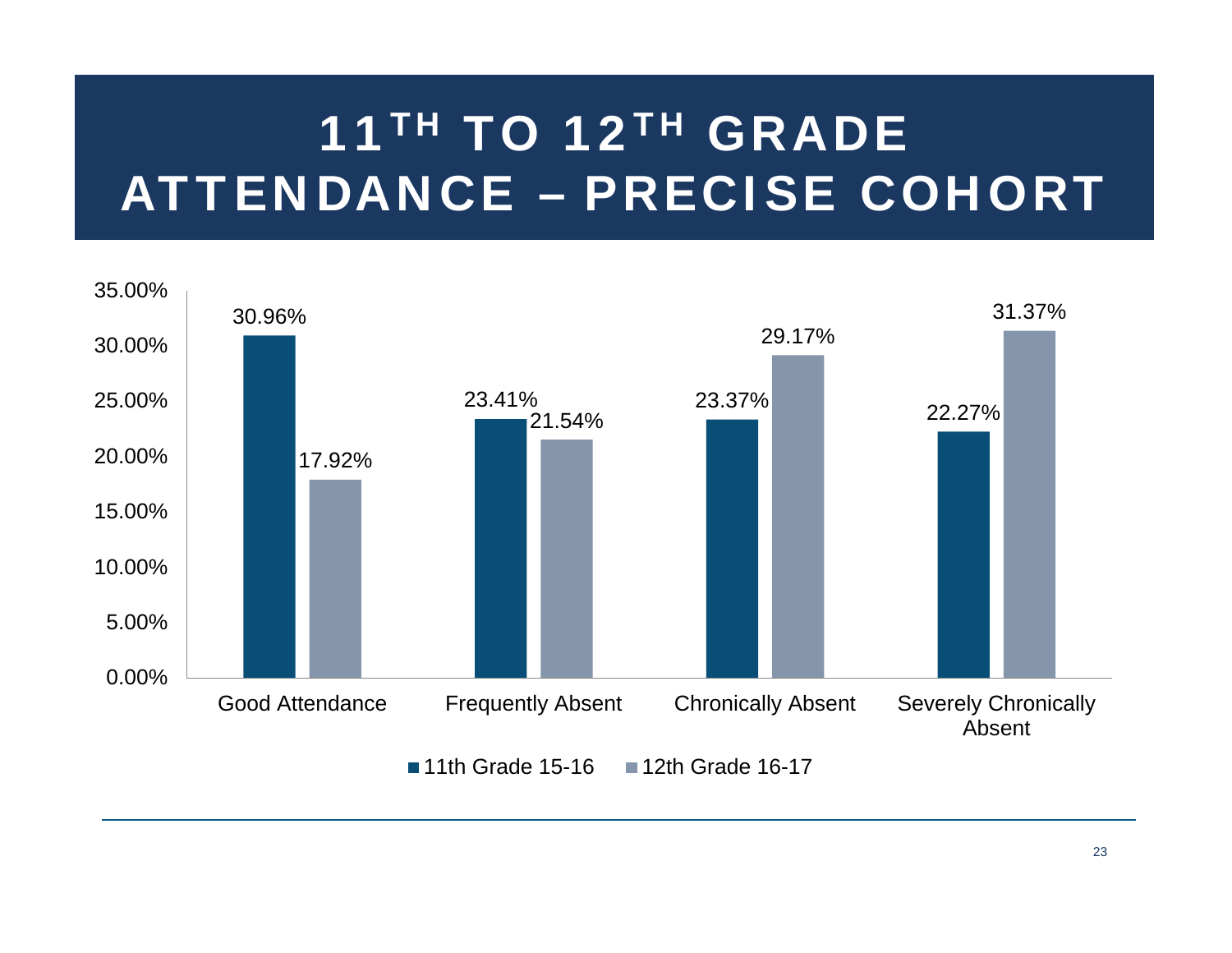## 8<sup>TH</sup> AND 9<sup>TH</sup> GRADE CHRONICALLY AND SEVERELY CHRONICALLY ABSENT **STUDENTS**



**For the past 3 years** transition to 9th grade has resulted in >12% jump in students either Chronically or Severely Chronically Absent.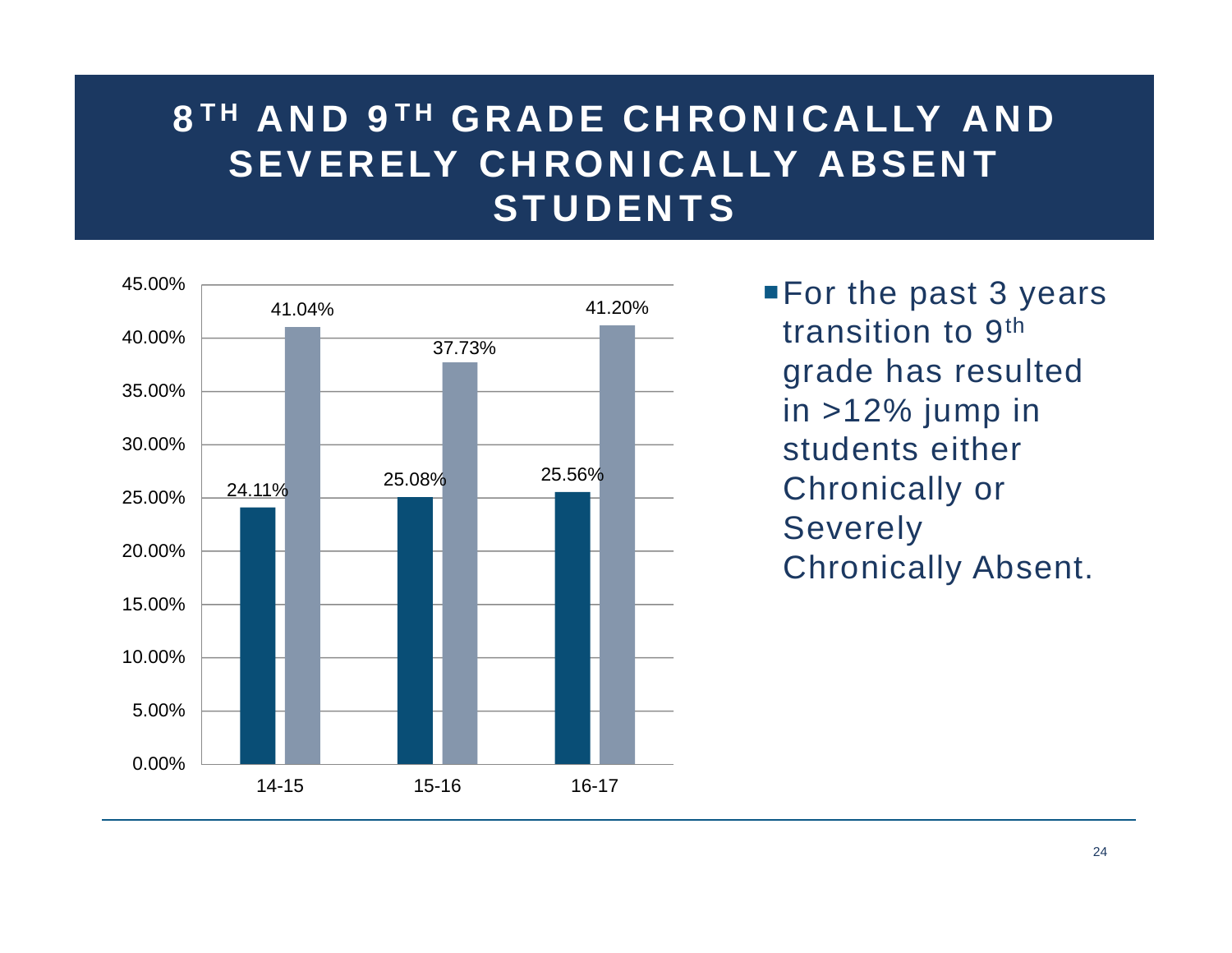### MONTH BY MONTH VIEW

**Average Attendance Rate ‐ 2016‐17**

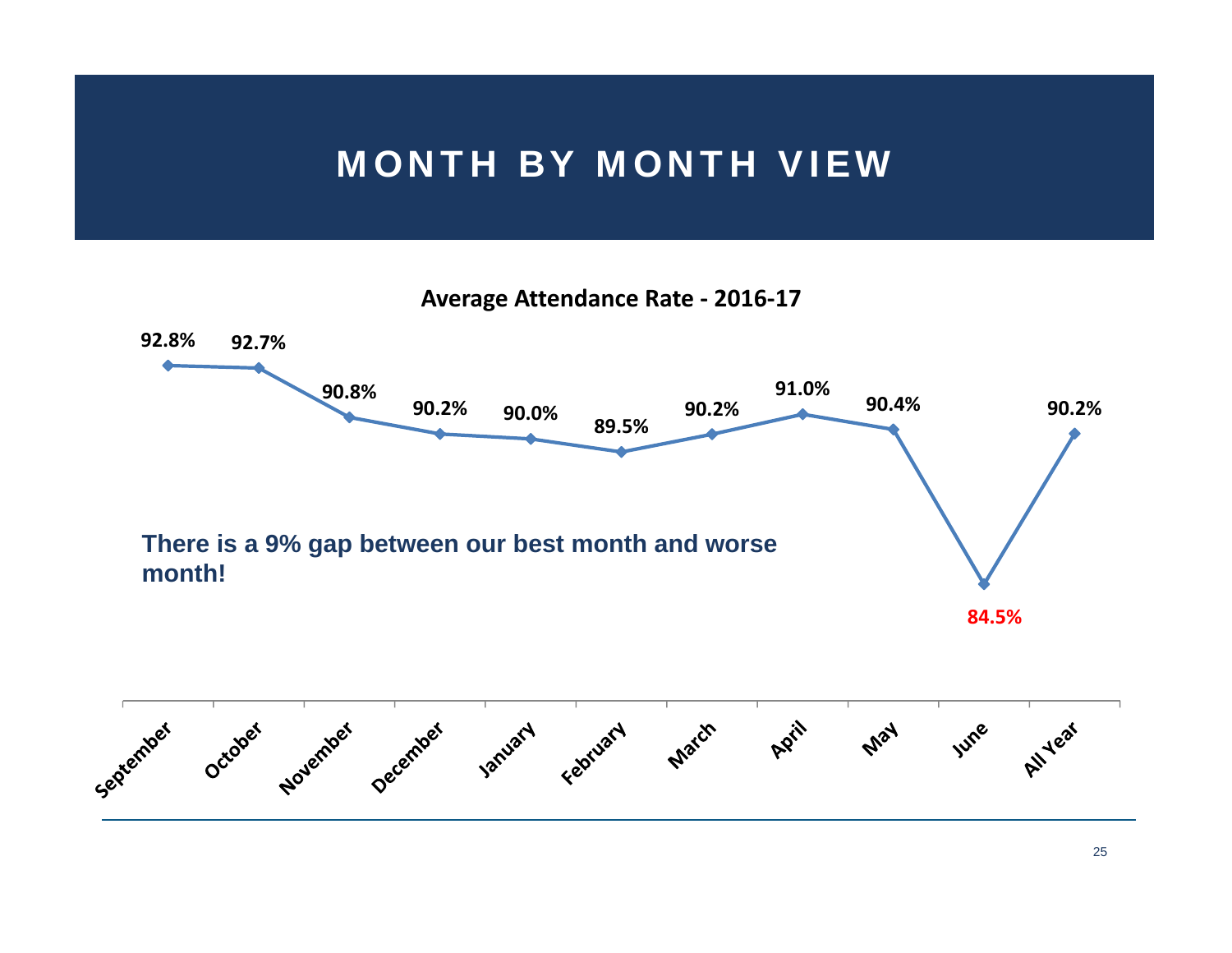## MONTH BY MONTH ANALYSIS - FALL

- September: start of school (first few days)
	- Sep starts with 90% daily attendance for first few days and then increased to 92-94% for the rest of the month
	- 22.1% were chronically absent by end of Sept
- October: best month for many reasons
	- 16.1% were chronically absent
	- Oct 31 had the lowest attendance rate of 84% of all month (Halloween).
- November: irregular calendar (Elections Day/NJEA week-87%, Thanksgiving-78%)
	- Daily attendance decreased from 93% in Oct to 91% in Nov
	- 31.2% were chronically absent
- **December: impact of winter break** 
	- Daily attendance decreased from 91% in Nov to 90% in Dec
	- 32.2% were chronically absent
- 24.9% were chronically absent by end of Dec (for 69 days of school, about 1/3 of the year)
- Conclusions: September & October were the best months; due irregularities in calendar and holidays, the attendance rate declined while Chronic Absenteeism rate jumped.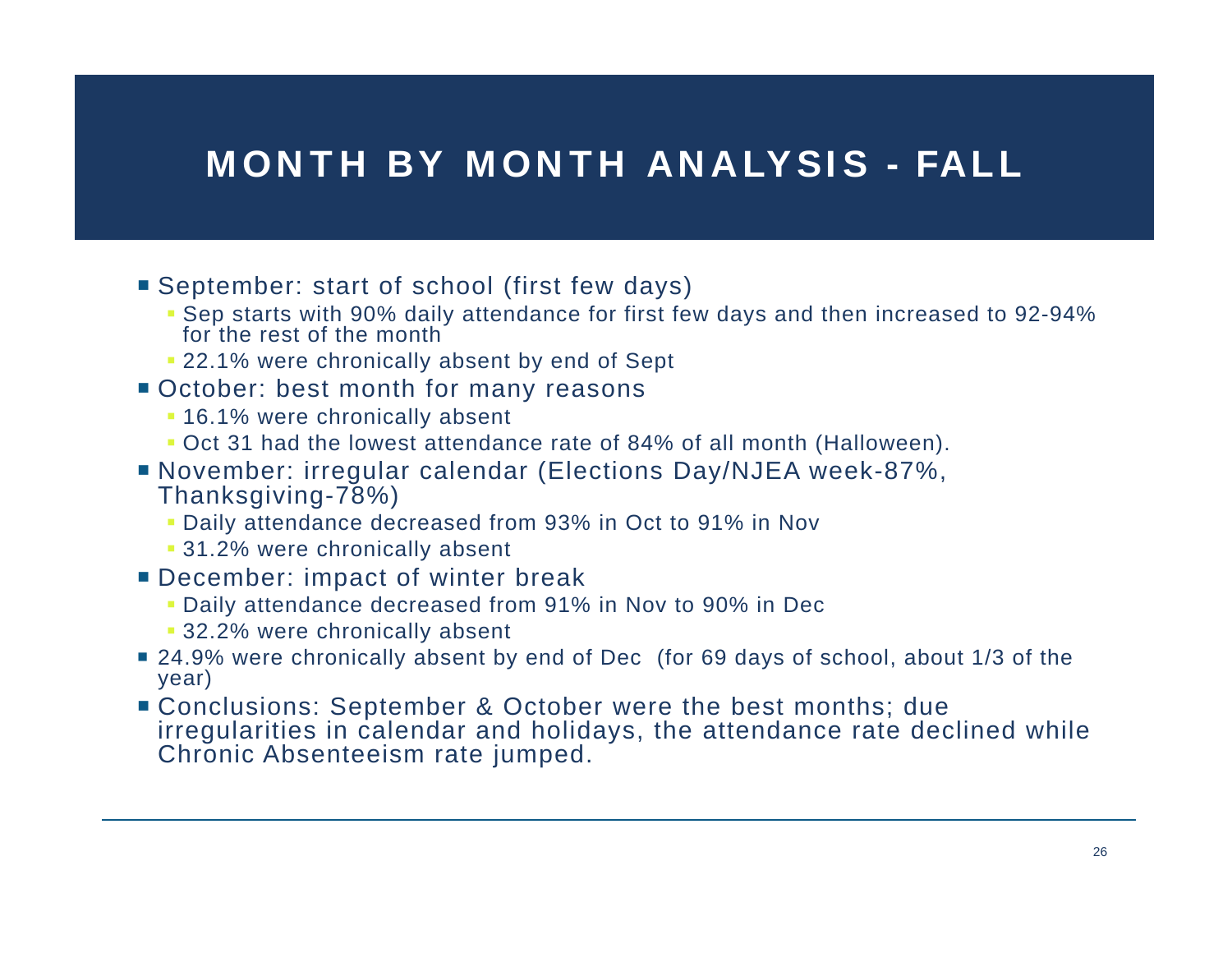## AVERAGE DAILY ATTENDANCE RATE-FALL



2710/06/2016: Columbus day; 10/26/2016: PD Day; 11/08/2016: Election Day; 11/10/2016: PD Day; 11/11/2016: Veteran's Day; 11/18/2016: Puerto Rican Observance; 11/23/2016: Early Dismissal 1PM; 11/24/2016-11/25/2016: Thanks Giving; 12/22/2016: Early Dismissal 1PM; 12/23/2016-01/02/2017: Christmas + Winter Recess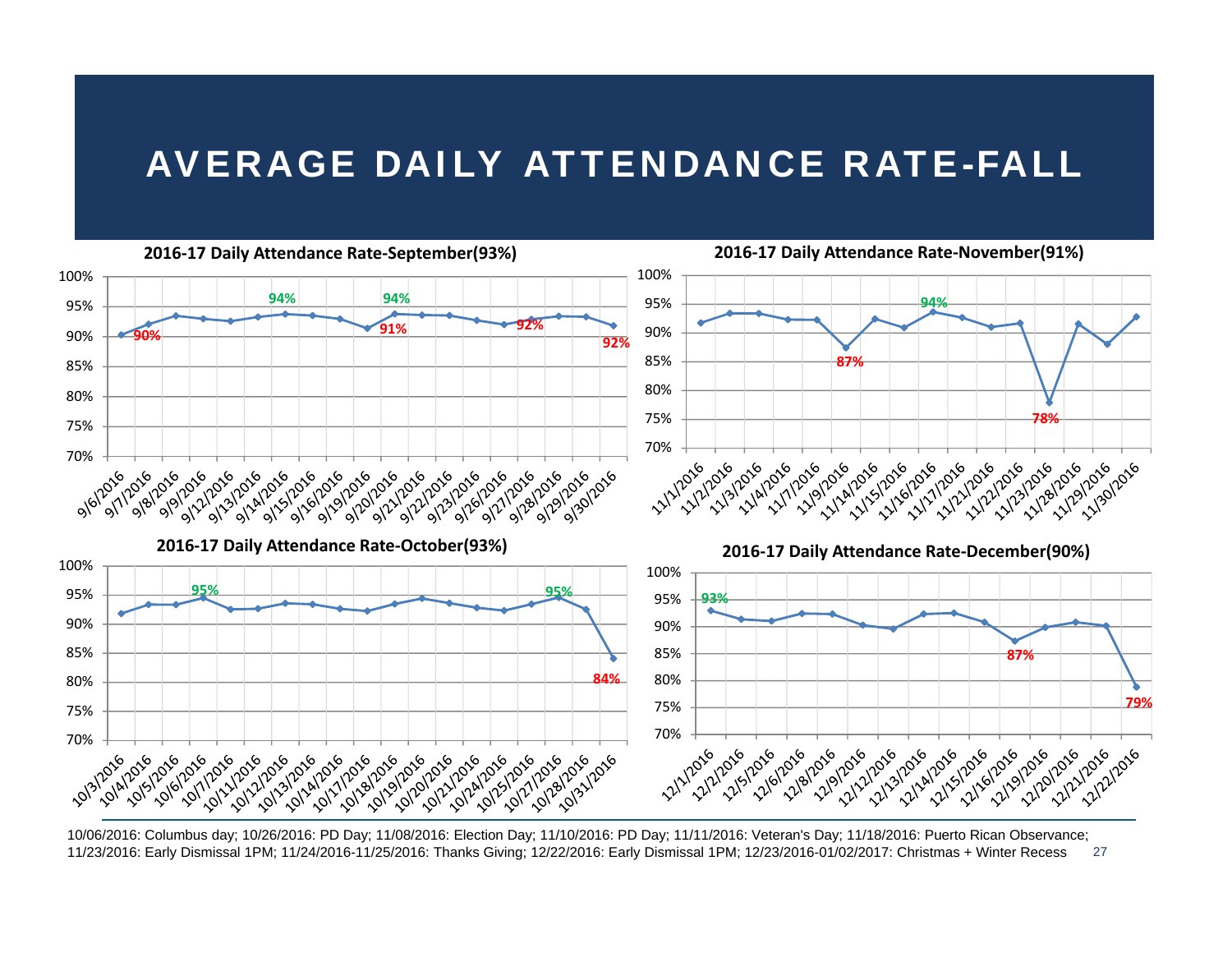### CHRONIC ABSENTEEISM-FALL

#### **Chronic Absenteeism-Fall**

**Good Attendance(<5%) Frequently Absent(5-10%) Chronically Absent(10-20%) Severely Chronically Absent(>=20%)**



% of Students **% of Students**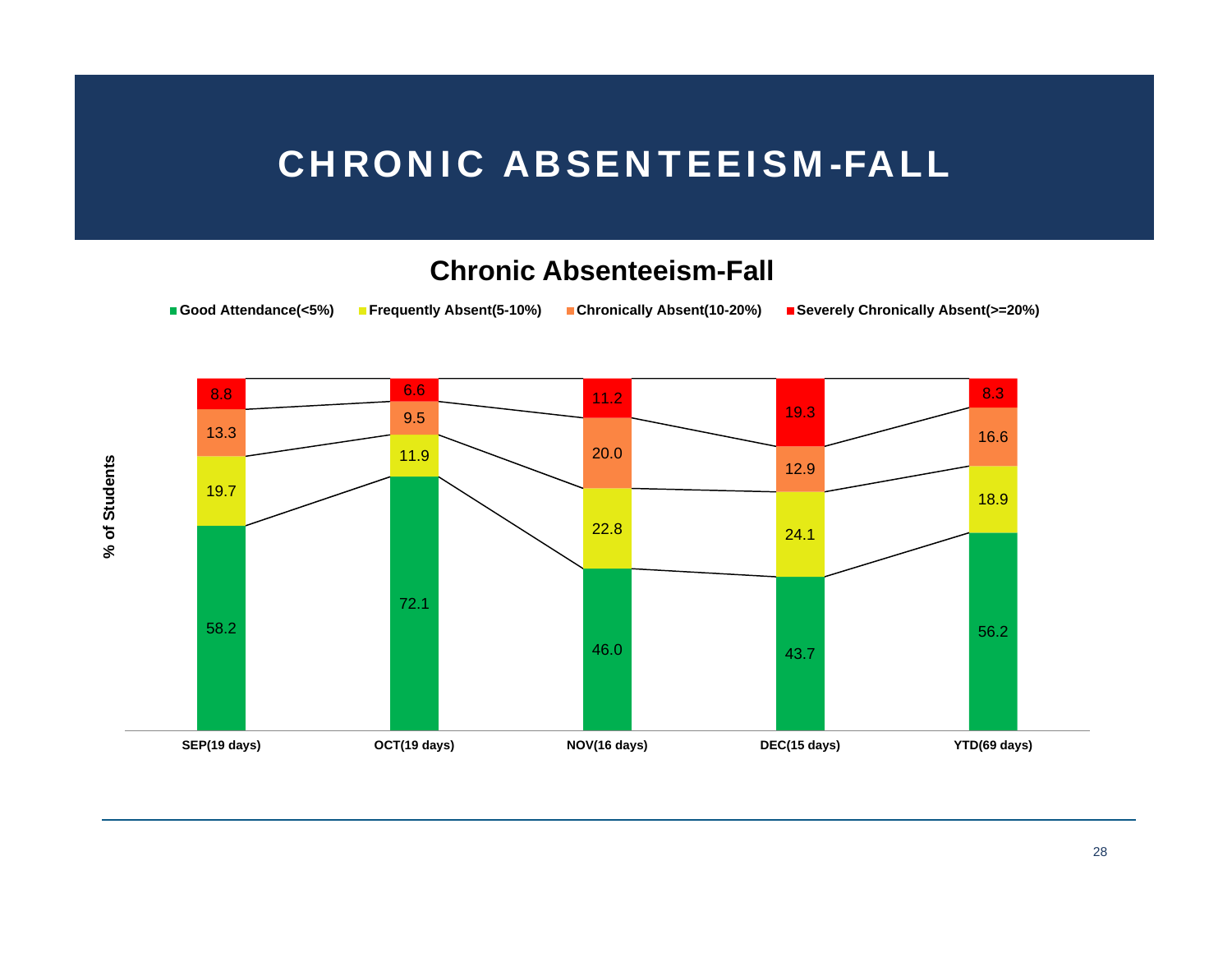# MONTH BY MONTH ANALYSIS -WINTER

- January: worst attendance so far, but lowest number of teachers not taking attendance
	- 5 days in Jan, NPS had daily attendance rates lower than the January average of 90%.
	- 41% were chronically absent
- **February: snow days led to lower attendance** 
	- 3 days in February, NPS had daily attendance rates lower than the February average of 90%.
	- Feb 10 had the lowest attendance rate ever(69%) due to the severe weather (after 1<sup>st</sup> snow day)
	- 39.6% were chronically absent
- March: as weather improves so does attendance
	- 5 days in March, NPS had daily attendance rates lower than the March average of 90%.
	- March 14 had the lowest attendance rate for the month (80%) due to the severe weather(after the  $2^{nd}$  snow day and a PD day)
	- 27.8% were chronically absent
- Show 26.9% chronically absent by end of March; 127 days so about 2/3 of school year
- Conclusions:
	- Winter weather impacts attendance. Attendance is worse on bad weather days.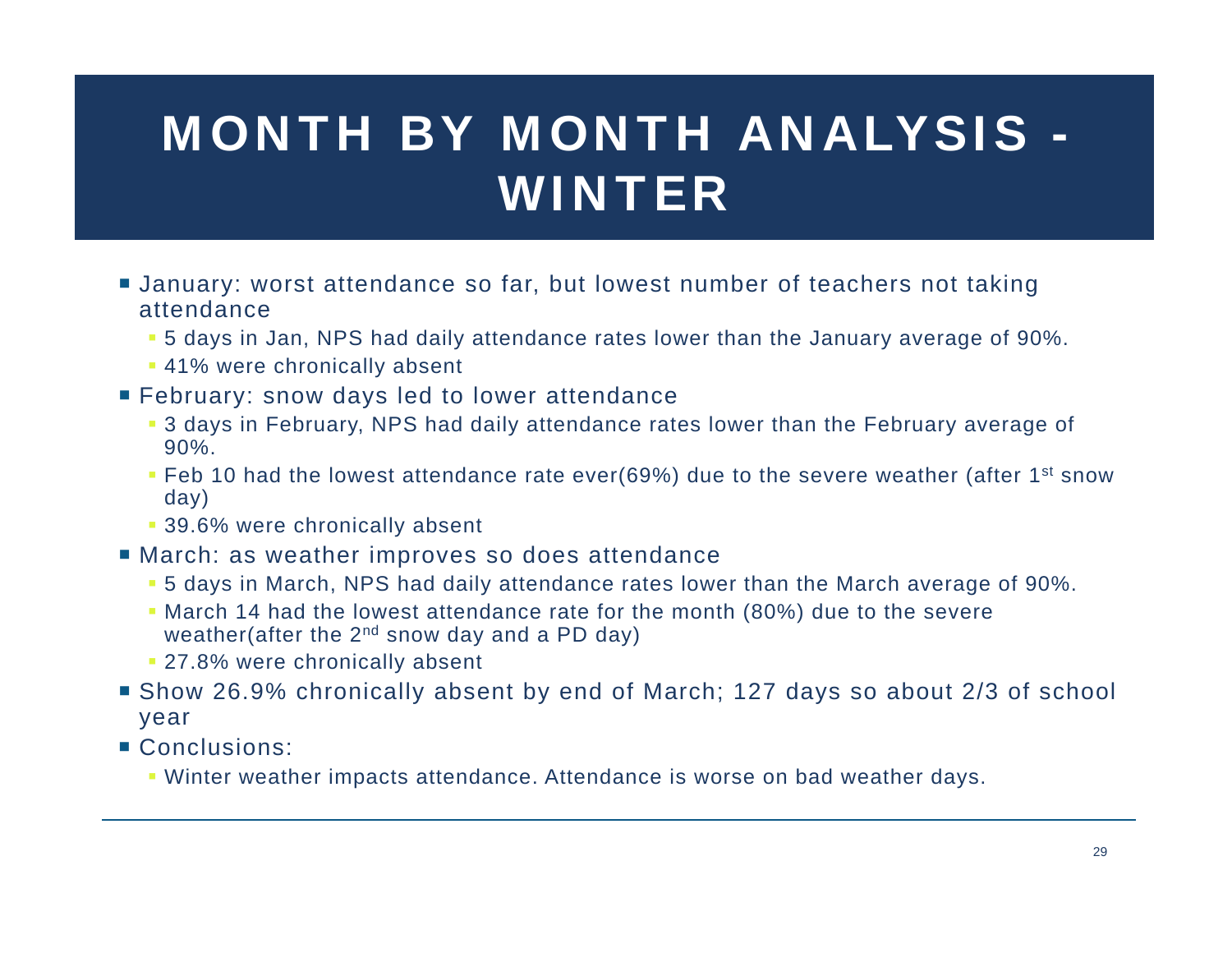## AVERAGE DAILY ATTENDANCE RATE-WINTER



<sup>01/16/2017:</sup> Martin Luther King's Day; 02/09/2017: First Snow Day; 02/17/2017: Lincoln's Birthday; 02/20/2017: President's Day; 03/14/2017: Second Snow Day<sub>30</sub> 03/15/2017: PD Day; 03/16/2017: two hours delay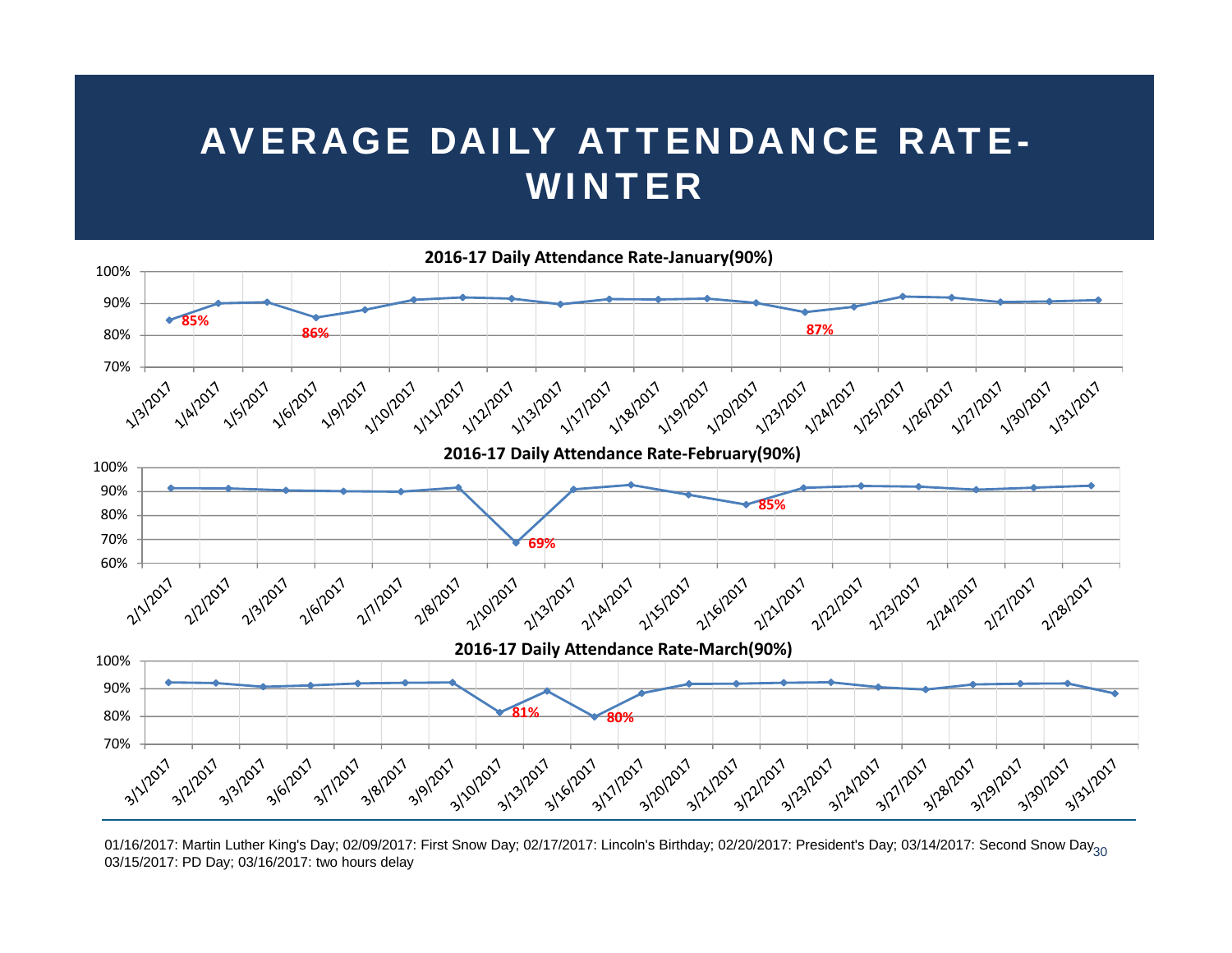## CHRONIC ABSENTEEISM-WINTER

#### **Chronic Absenteeism-Winter**



% of Students **% of Students**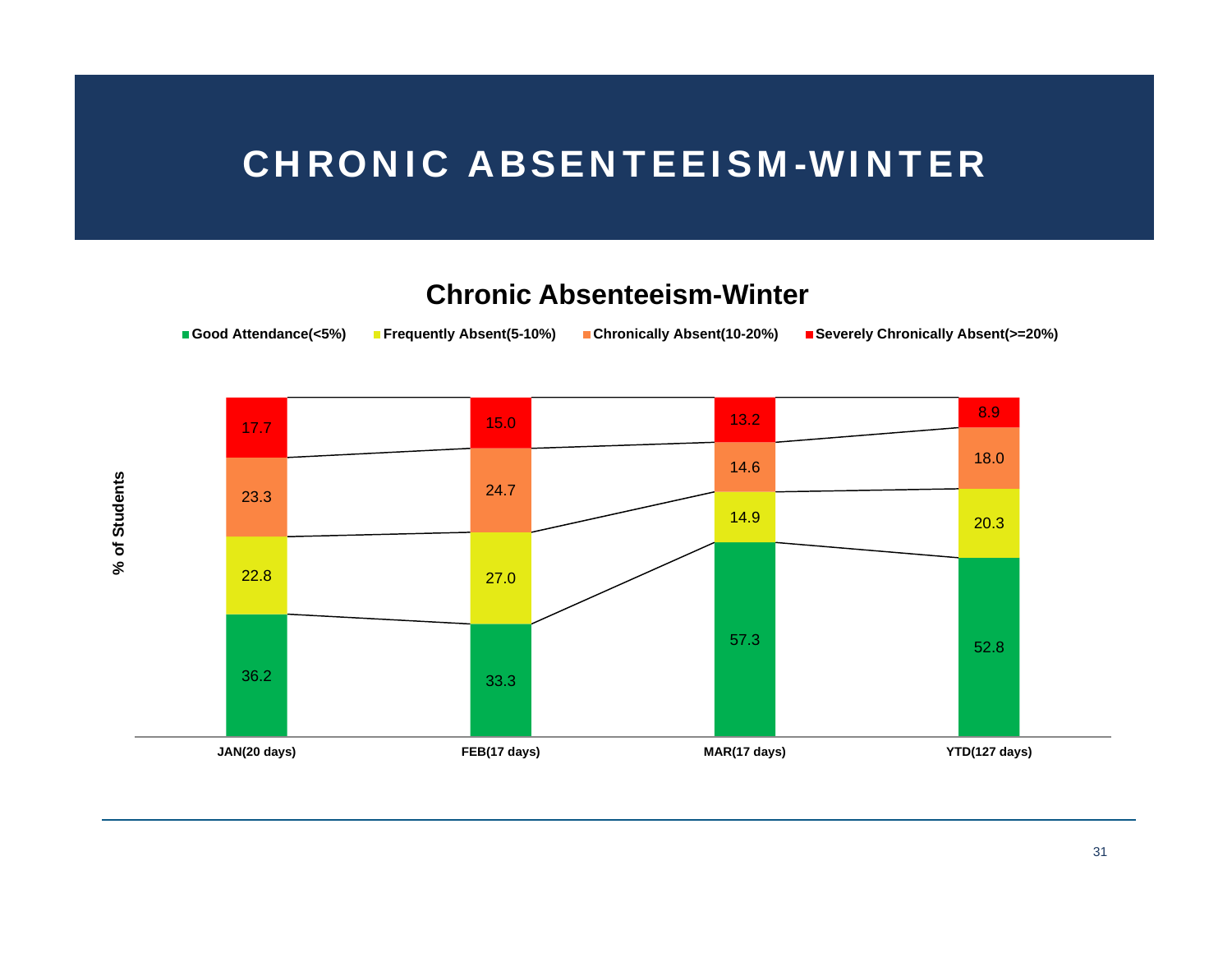# MONTH BY MONTH ANALYSIS -SPRING

- April: spring break
	- 5 days in April, NPS had daily attendance rates lower than the April average of 91%
	- April 17 had the lowest rate(86%), which was the first day of school after the break
	- 40% were chronically absent
- May: impact of PARCC testing
	- 7 days in May, NPS had daily attendance rates lower than the May average of 90%
	- 27.1% were chronically absent
- June: impact of end of year
	- 14/18 days in June, NPS had <90% attendance rate
	- Starting from the end of final exams in HS as 6/13, it starts to decline
	- 56.7% were chronically absent
- Chronically absent by May (27.3%) compared to end of June (30.4%)
- Conclusions:
	- June has significant negative effect on annual statistics. Steps to address this in upcoming slides.
	- PARCC testing doesn't impact attendance.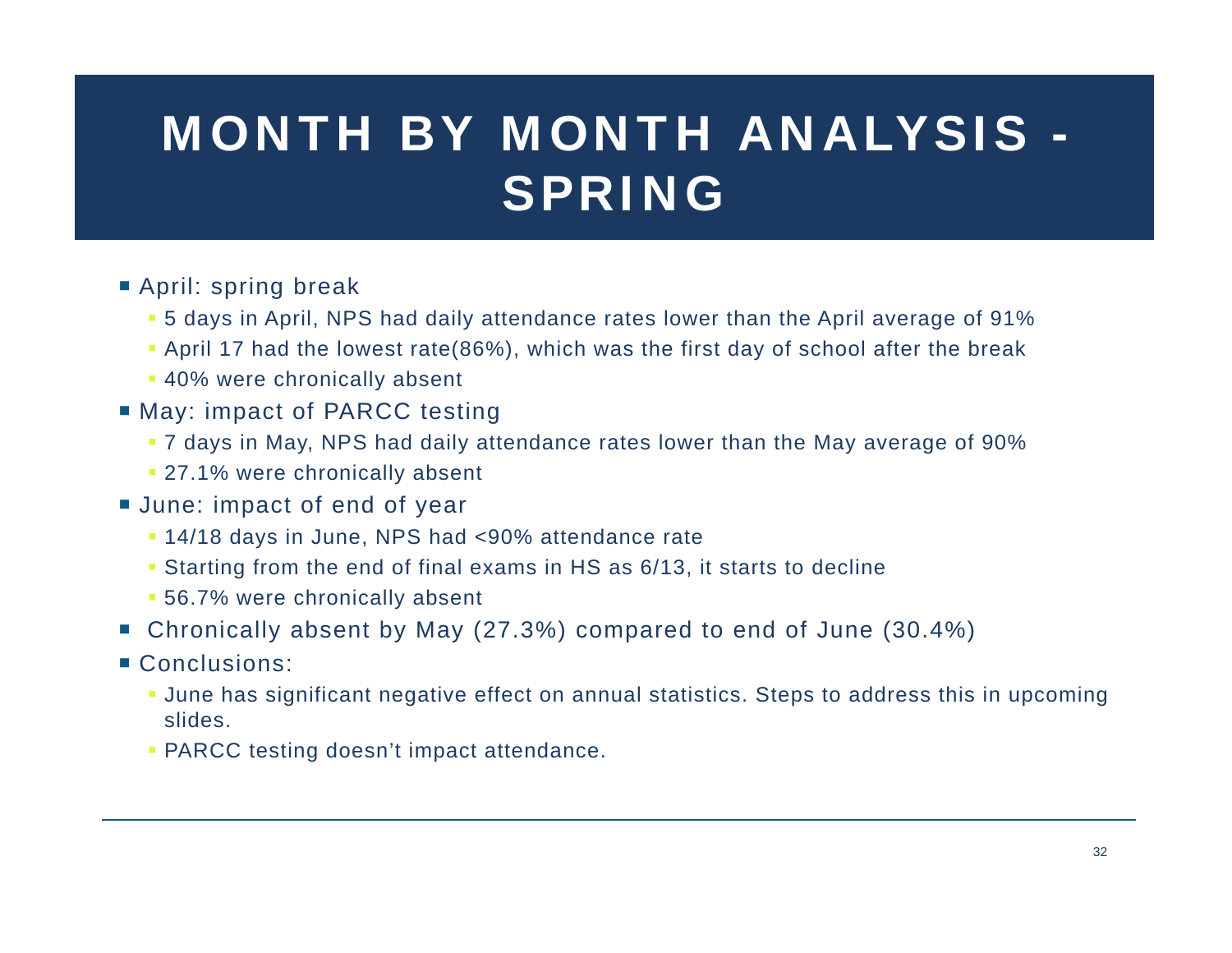## AVERAGE DAILY ATTENDANCE RATE-SPRING

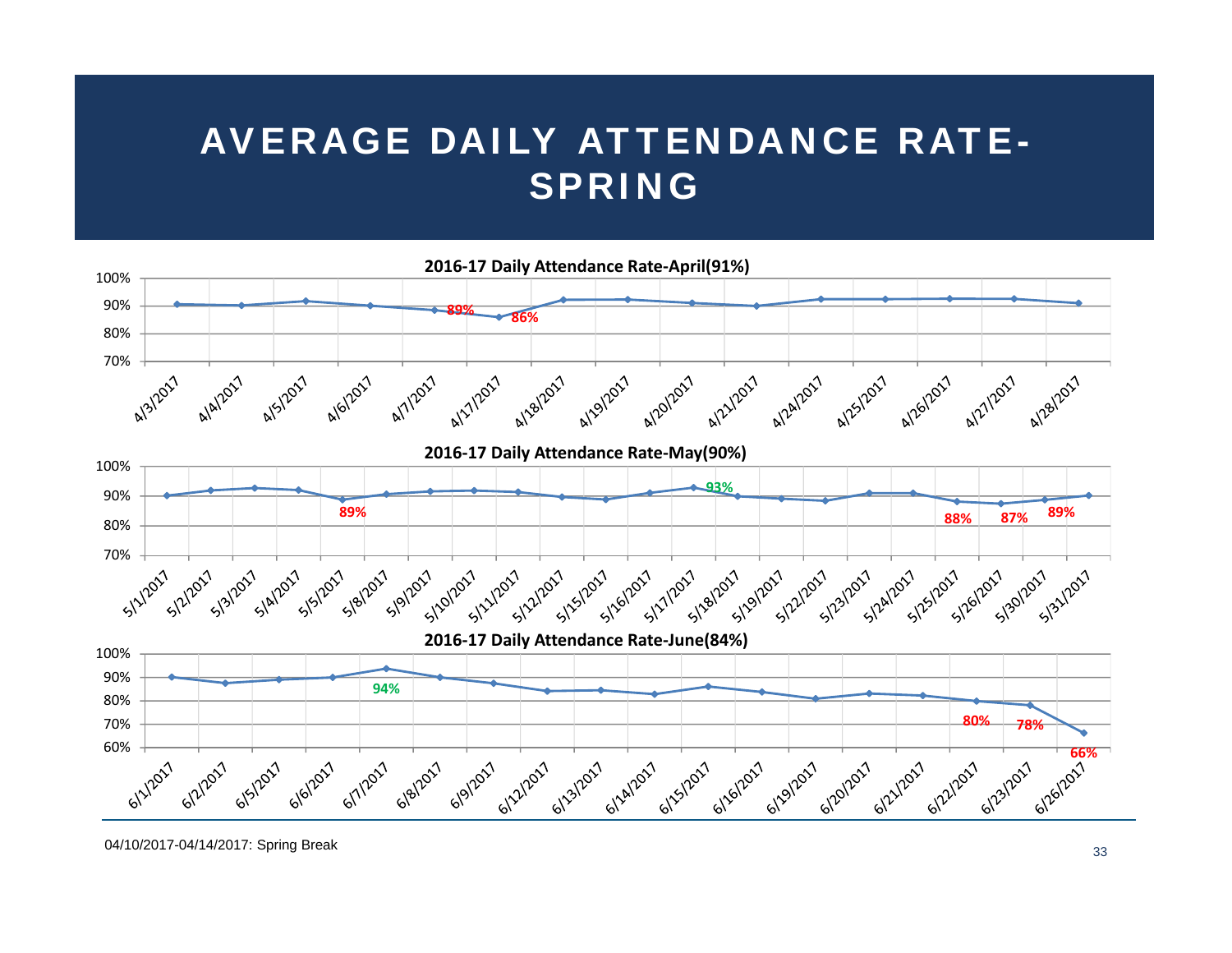## CHRONIC ABSENTEEISM-SPRING

### **Chronic Absenteeism-Spring**



% of Students **% of Students**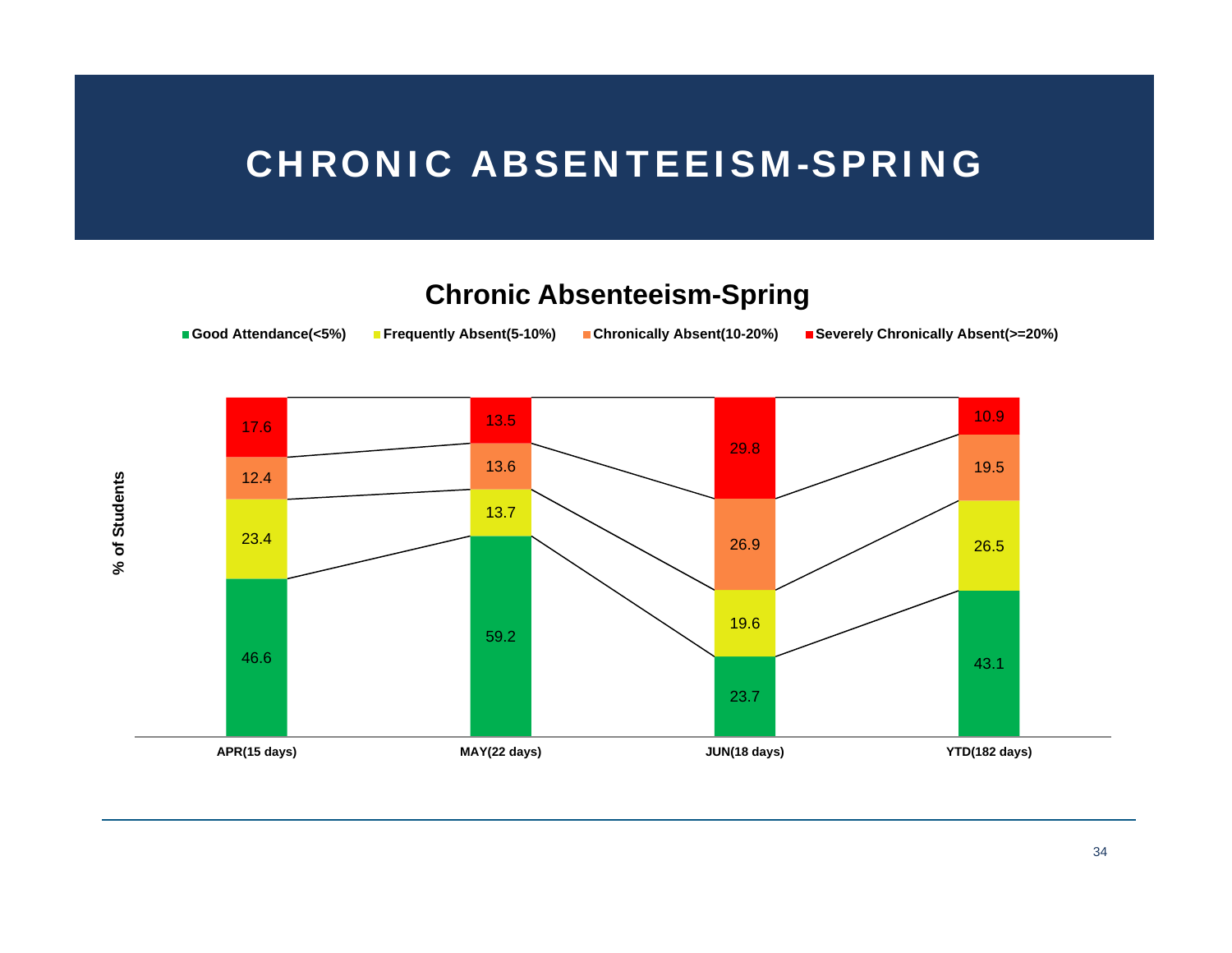# OVERALL ATTENDANCE BY MONTH

#### **Chronic Absenteeism-Overall District**



SEP(19 days) OCT(19 days) NOV(16 days) DEC(15 days) JAN(20 days) FEB(17 days) MAR(17 days) APR(15 days) MAY(22 days) JUN(18 days) YTD(182 days)

This data comes from Monthly Attendance dataset.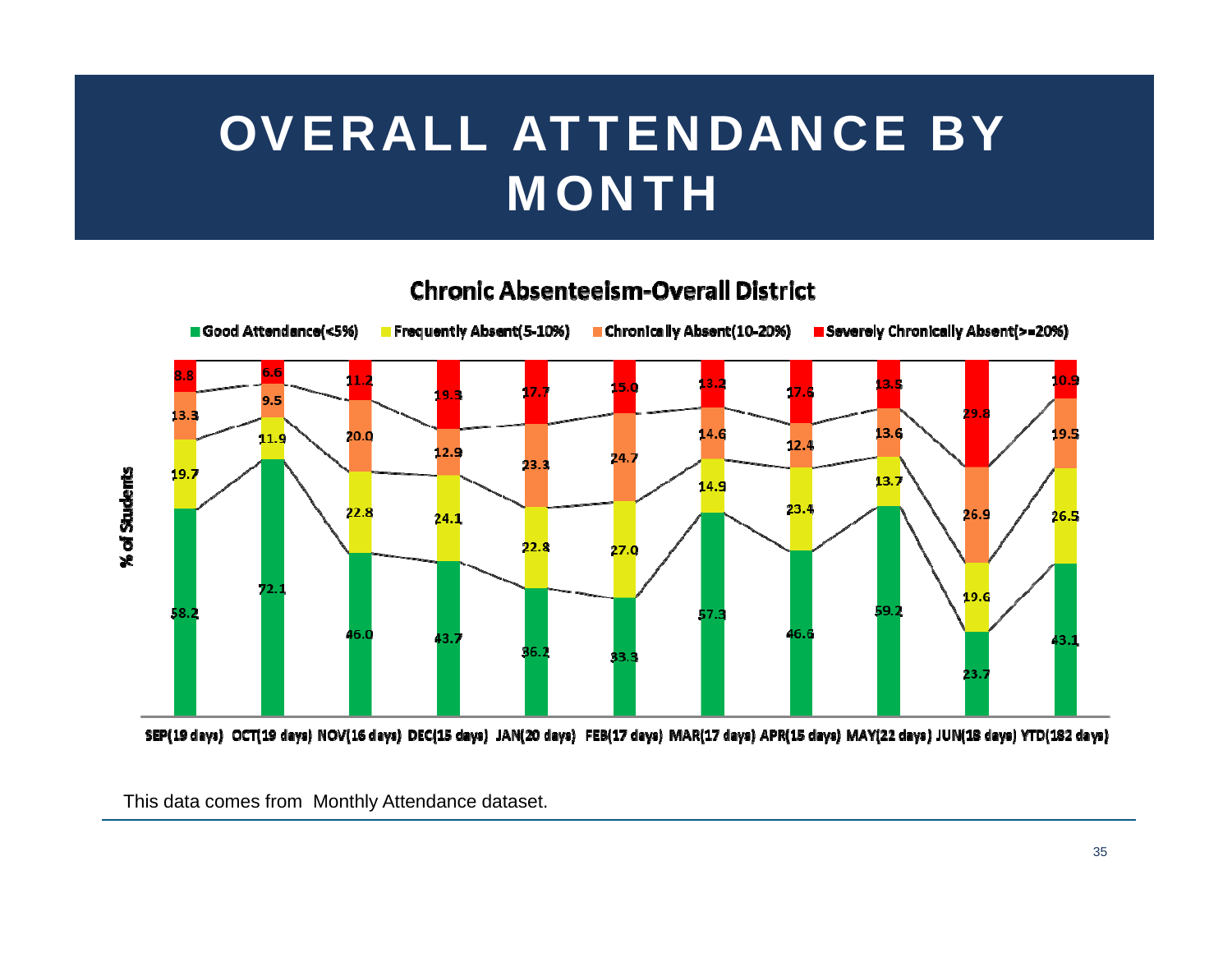## MAY AND JUNE ATTENDANCE COMPARISON

#### **YTD Attendance Categories 16‐17**



#### **Number of Students by Attendance Category**

|                                                        | <b>YTD as of May</b> | <b>YTD</b> as of June |
|--------------------------------------------------------|----------------------|-----------------------|
| Good<br>Attendance                                     | 18552                | 17126                 |
| <b>Frequently</b><br><b>Absent</b>                     | 7316                 | 10507                 |
| <b>Chronically</b><br><b>Absent</b>                    | 6459                 | 7744                  |
| <b>Severely</b><br><b>Chronically</b><br><b>Absent</b> | 3217                 | 4341                  |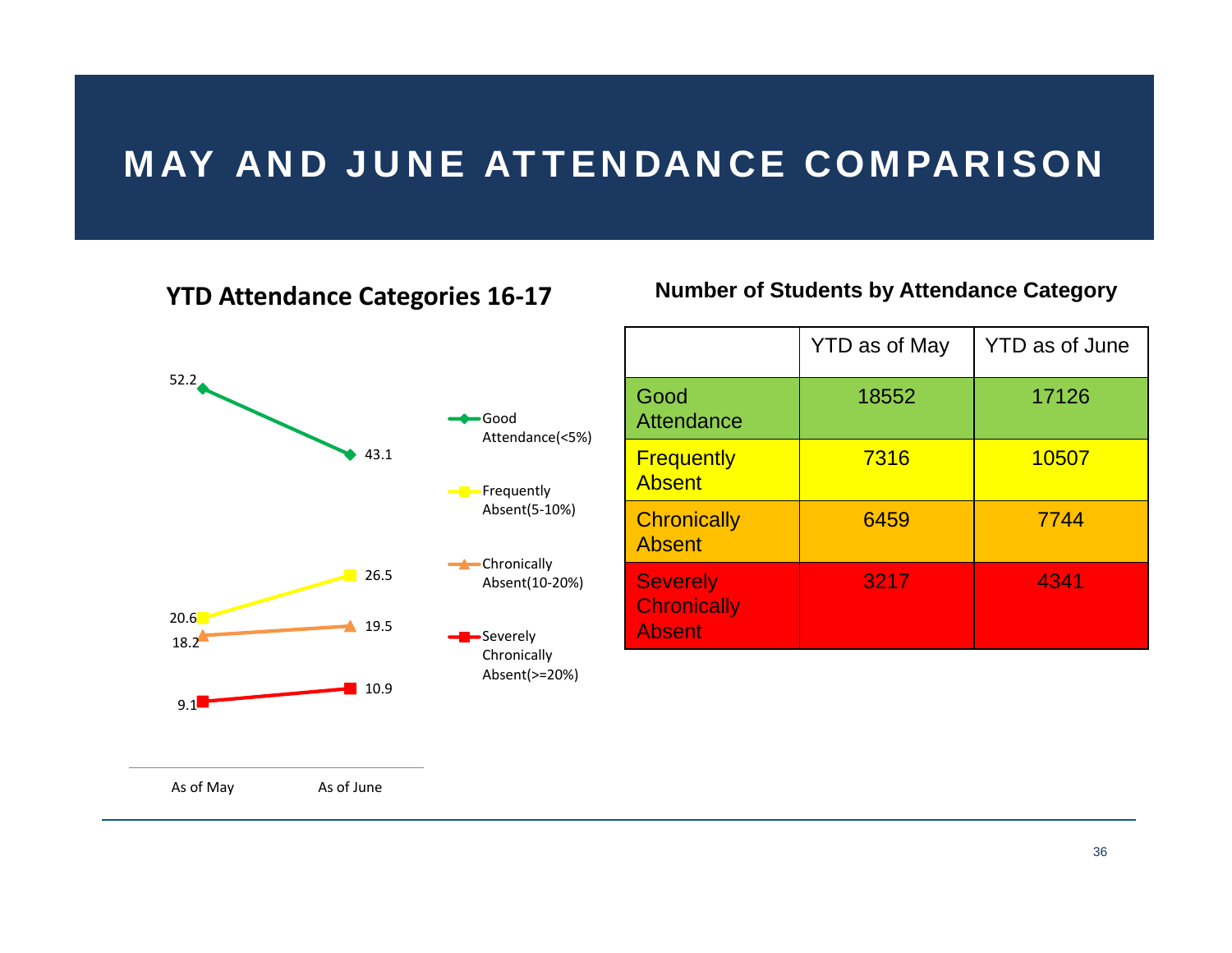# CLAIM: THE SCHOOL CALENDAR IMPACTS STUDENT ATTENDANCE

- Student attendance frequently dips when there are irregular school day and week schedules.
- Show using specific dates from monthly data set
	- Start of school
	- NJEA week
	- Early dismissal date
	- June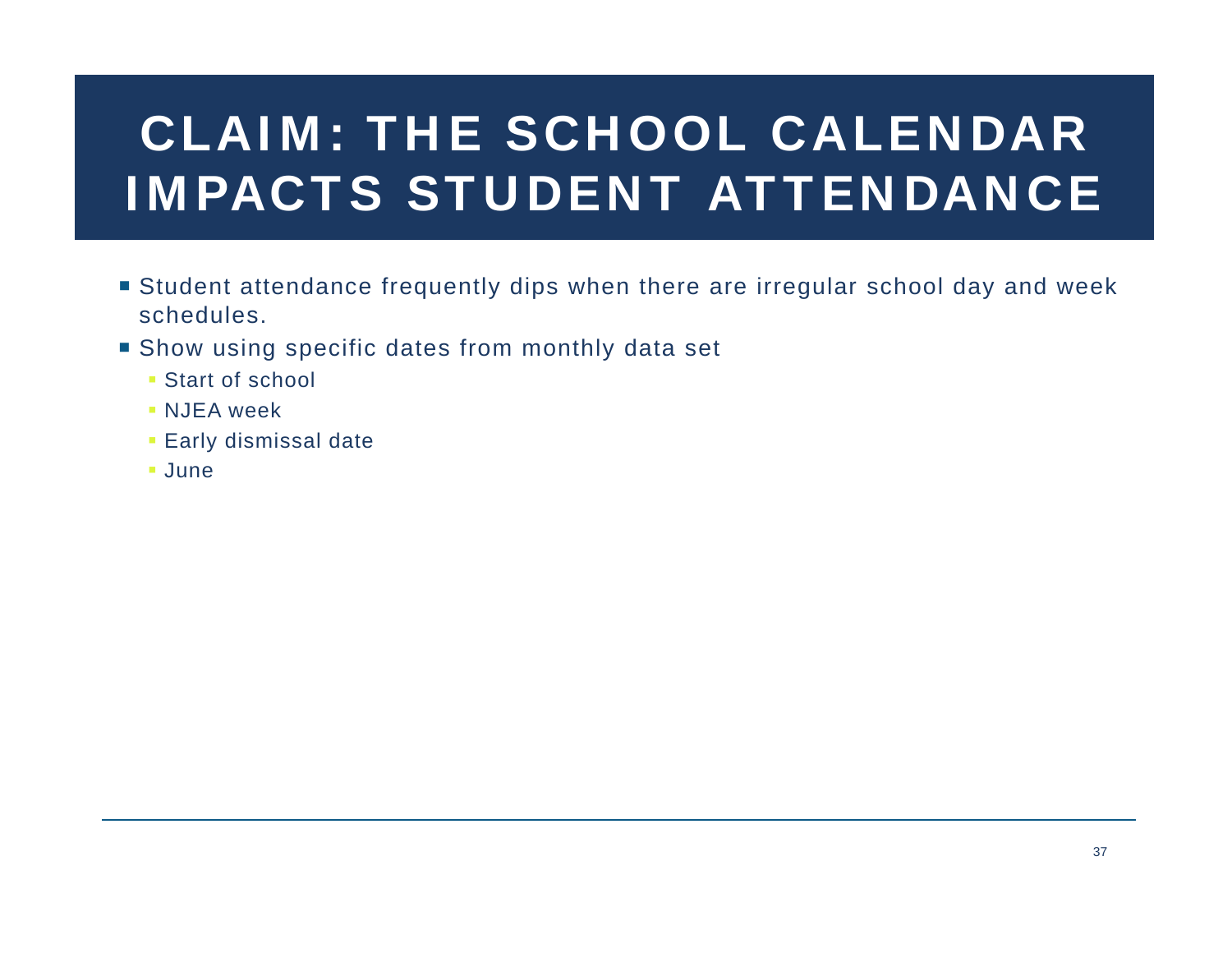## OUR PLAN

- Structural changes planned and integrated into new NTU contract and 2017-18 school calendar
	- More instructional days in high achieving months (Sept 5 start date) and fewer in low attendance month of June (12 days in 17-18 compared to 18 in 16-17).
	- **Provision to monitor early dismissal dates for PD**
- Other structural changes
	- Marking period dates
	- **High school final exam schedule**
- Strategies to make low attendance days more meaningful and engaging for students
	- Days before vacations
	- Early dismissal dates (PD, parent-teacher conferences, etc.)
	- **High interest June programming (academic competitions, student productions, STEM week,** etc.)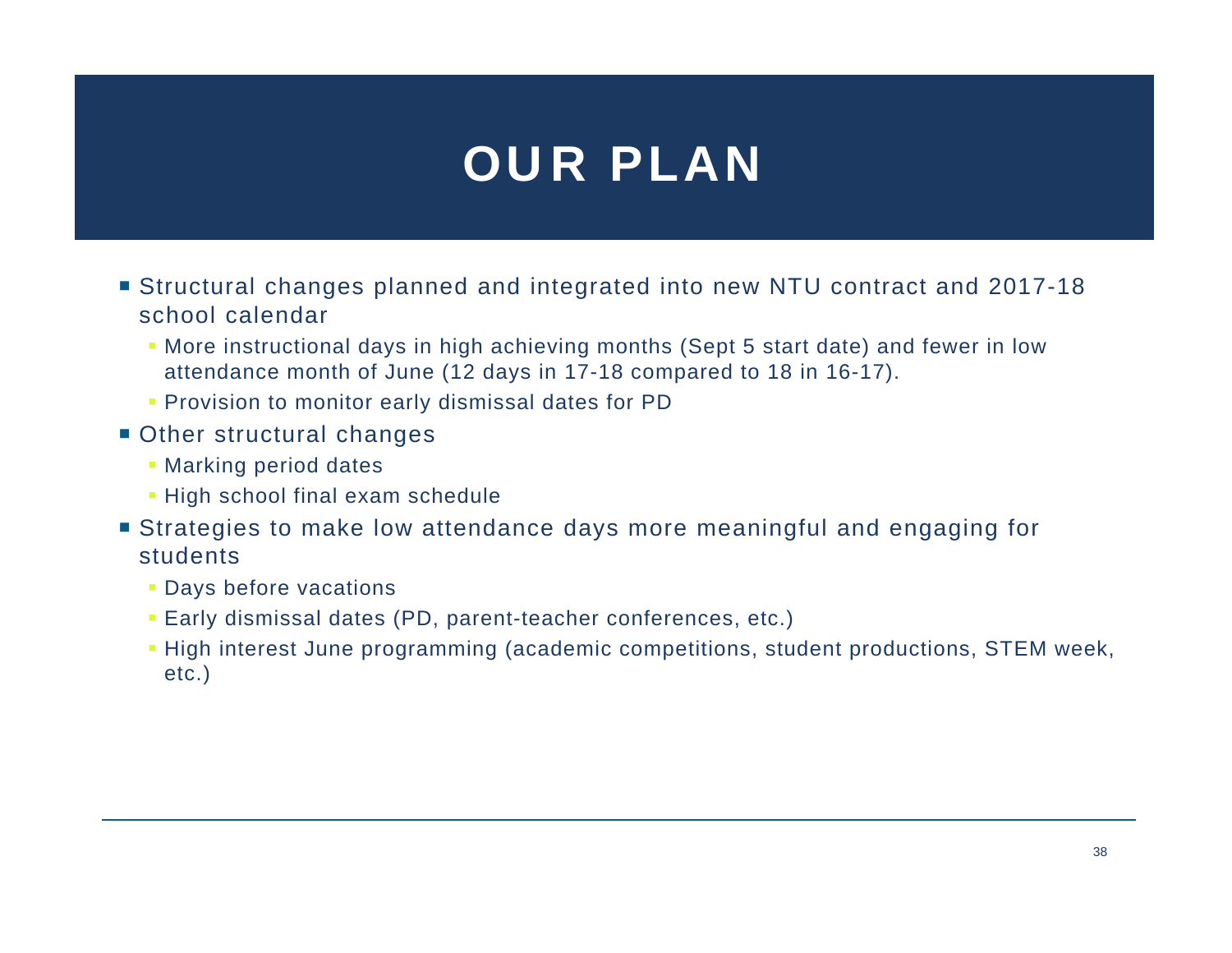## 2 CASE STUDY SCHOOLS

#### ■ Cohort Attendance: Data only includes students who stayed year-to-year

#### ■ Overall Attendance: Data includes all students

|                      |         |            |               |                                           | <b>Severely</b> |                   |               |               | <b>Severely</b>                           |
|----------------------|---------|------------|---------------|-------------------------------------------|-----------------|-------------------|---------------|---------------|-------------------------------------------|
|                      |         | Good       |               | <b>Frequently Chronically Chronically</b> |                 | Good              |               |               | <b>Frequently Chronically Chronically</b> |
|                      |         | Attendance | <b>Absent</b> | Absent                                    | <b>Absent</b>   | <b>Attendance</b> | <b>Absent</b> | <b>Absent</b> | <b>Absent</b>                             |
| <b>Sussex Avenue</b> | 2014-15 | 38.78%     | 14.76%        | 8.86%                                     | 2.56%           | 50.77%            | 27.41%        | 19.31%        | 2.51%                                     |
|                      | 2015-16 | 43.96%     | 32.13%        | 19.79%                                    | 4.11%           | 40.84%            | 32.07%        | 21.91%        | 5.18%                                     |
|                      | 2016-17 | 38.39%     | 32.68%        | 24.41%                                    | 4.53%           | 38.48%            | 31.86%        | 25.65%        | 4.01%                                     |

|                      |         |            |               |                                           | <b>Severely</b> |                   |               |                                           | <b>Severely</b> |
|----------------------|---------|------------|---------------|-------------------------------------------|-----------------|-------------------|---------------|-------------------------------------------|-----------------|
|                      |         | Good       |               | <b>Frequently Chronically Chronically</b> |                 | Good              |               | <b>Frequently Chronically Chronically</b> |                 |
|                      |         | Attendance | <b>Absent</b> | Absent                                    | <b>Absent</b>   | <b>Attendance</b> | <b>Absent</b> | <b>Absent</b>                             | <b>Absent</b>   |
| Barringer S.T.E.A.M. | 2014-15 | 18.05%     | 10.15%        | 13.27%                                    | 12.68%          | 15.37%            | 16.25%        | 25.44%                                    | 42.95%          |
|                      | 2015-16 | 21.57%     | 21.29%        | 30.53%                                    | 26.61%          | 14.35%            | 17.82%        | 27.03%                                    | 40.79%          |
|                      | 2016-17 | 27.90%     | 21.07%        | 24.00%                                    | 27.02%          | 22.22%            | 21.90%        | 26.00%                                    | 29.88%          |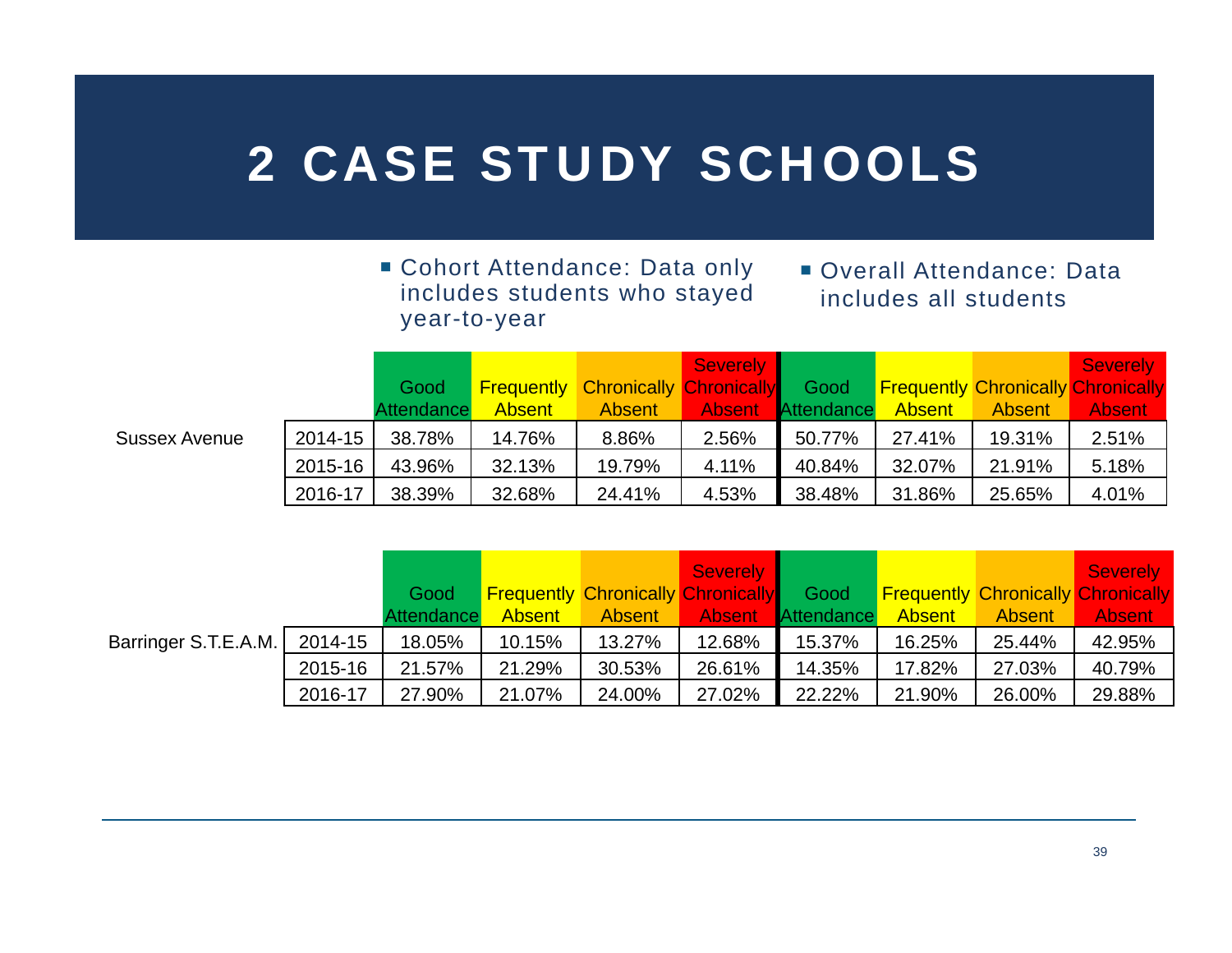### SUSSEX AVENUE CASE STUDY

#### Students with Good or Frequent Attendance 2015-2016

#### Students with Chronic or Severely Chronic Attendance 2015-2016

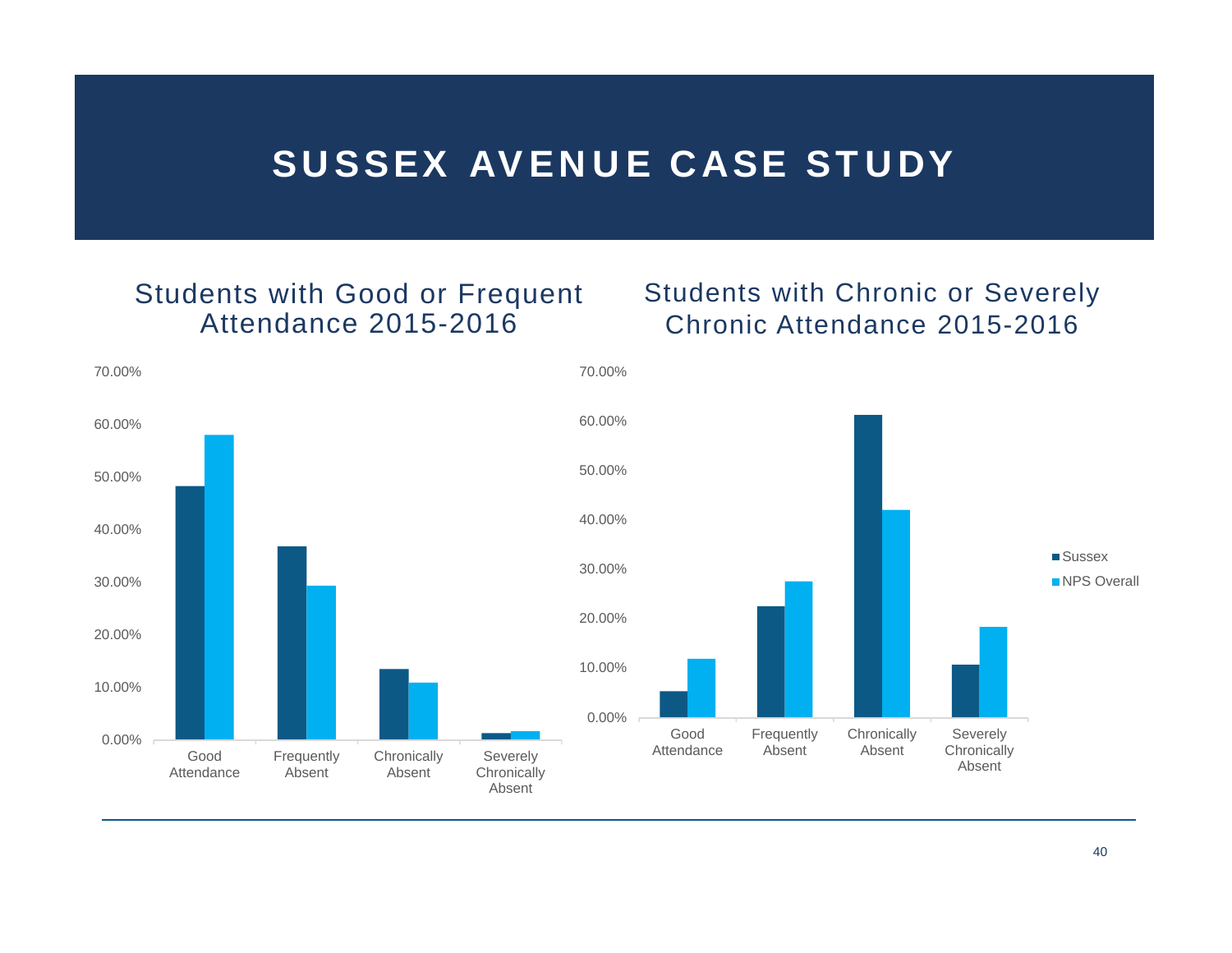### BARRINGER STEAM CASE STUDY

#### Students with Good or Frequent Attendance 2015-2016

#### Students with Chronic or Severely Chronic Attendance 2015-2016



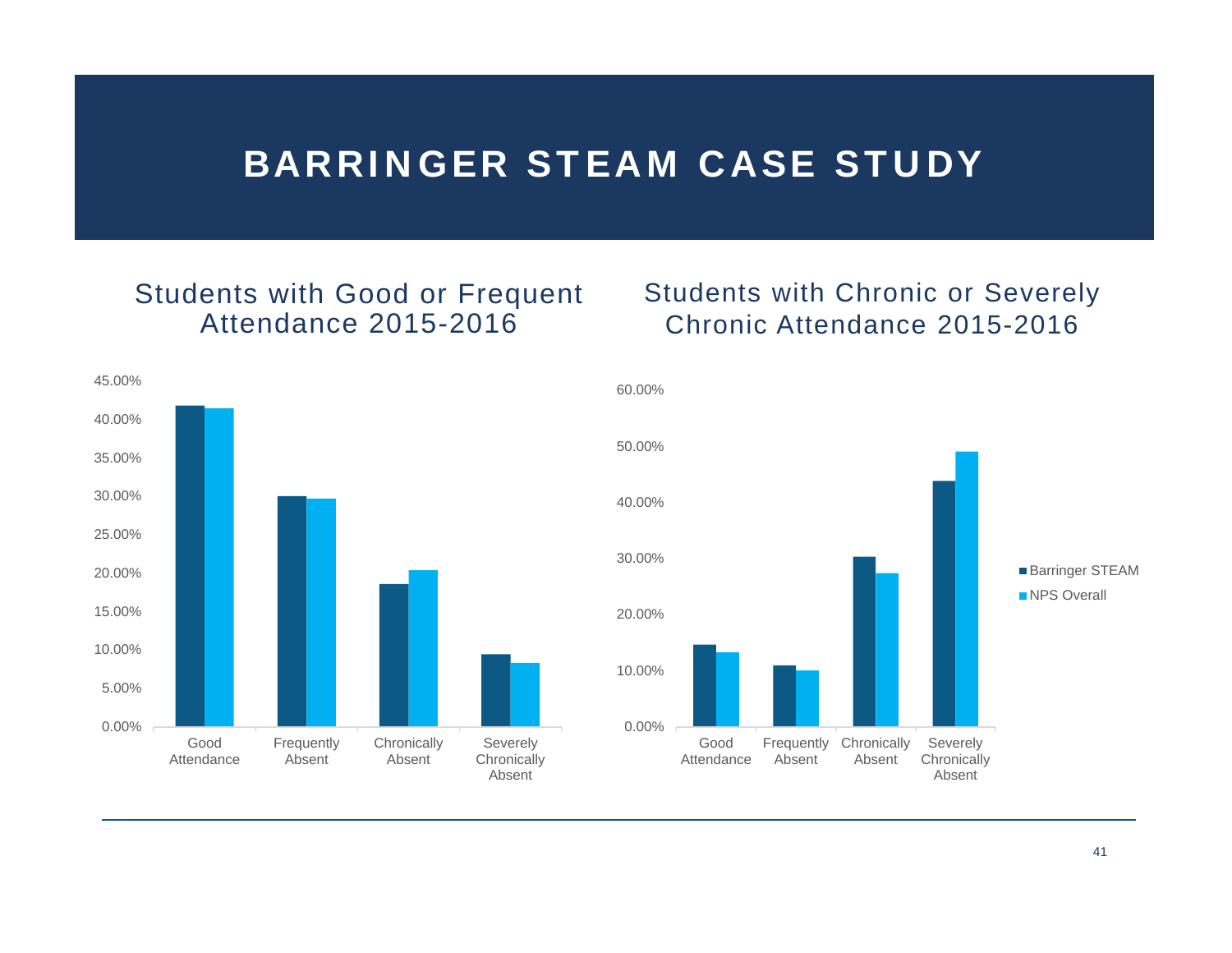## CASE STUDY- BARRINGER STEAMWHAT WE LEARNED

### **Communication/**

**Know your Attendance**

Established clear systems for taking **attendance** 

Parents received monthly letter re: their child's attendance and weekly calls from teacher

Students received monthly report on their attendance and convocation for those w/4-6 absences

Monthly Staff PD on attendance; data was shared and discussed

**Incentives** (Proactive)

Students sat on the SST team and were given the opportunity to select their homeroom/advisory teacher

Age appropriate incentives that were developed by the students gave students ownership of the process

**Supports** (Reactive/ Responsive)

Students who fell in the "red" or "yellow" engaged in needbased discussions about their attendance

Student Support Specialist and Deans conducted home visits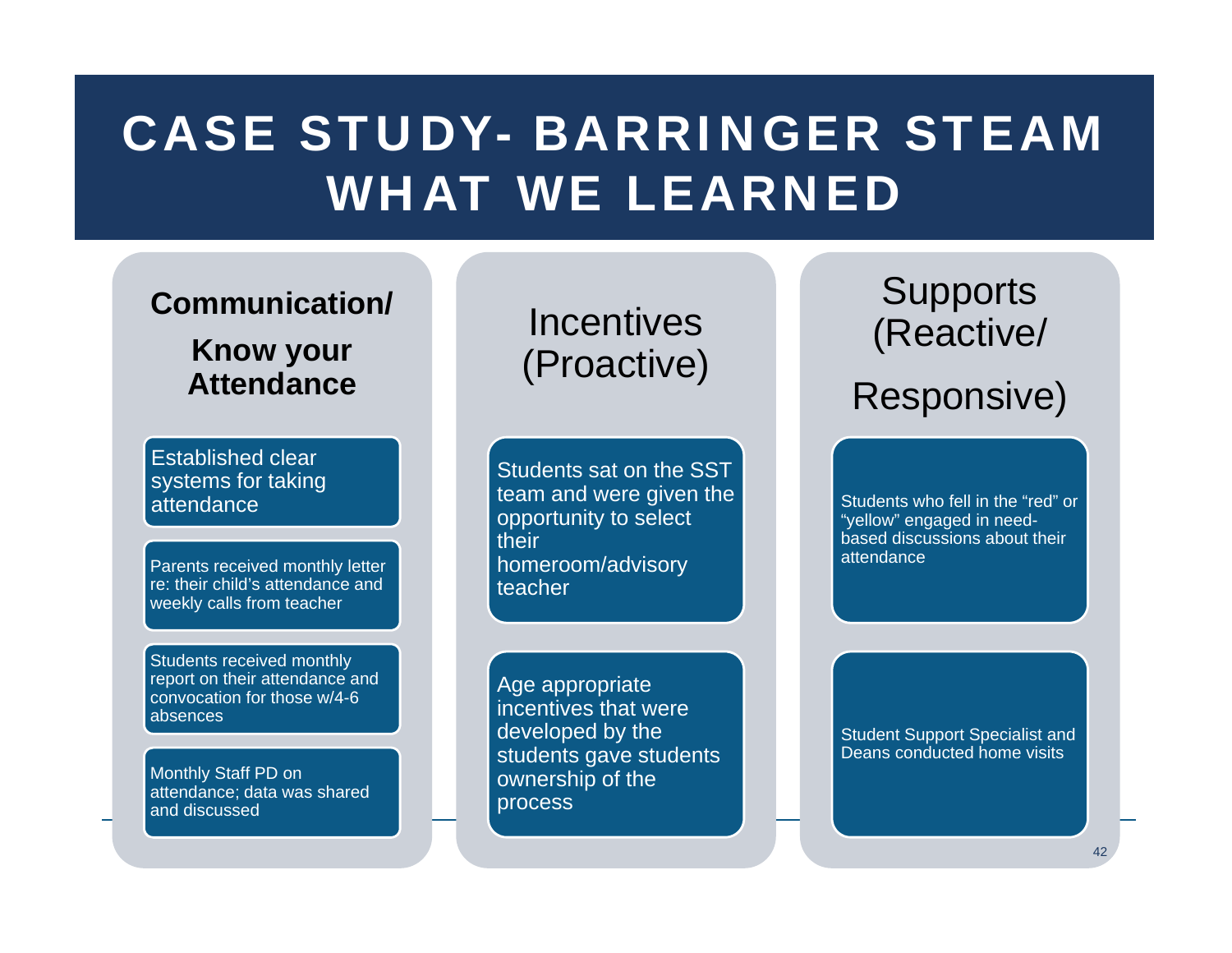### CASE STUDY- BARRINGER STEAM PRINCIPAL MINCY'S RECOMMENDATIONS

- A person who has the primary responsibility of managing attendance and tracking data
- School calendar- student attendance trails off after final exams
- **Incentives for parents with students who have perfect attendance**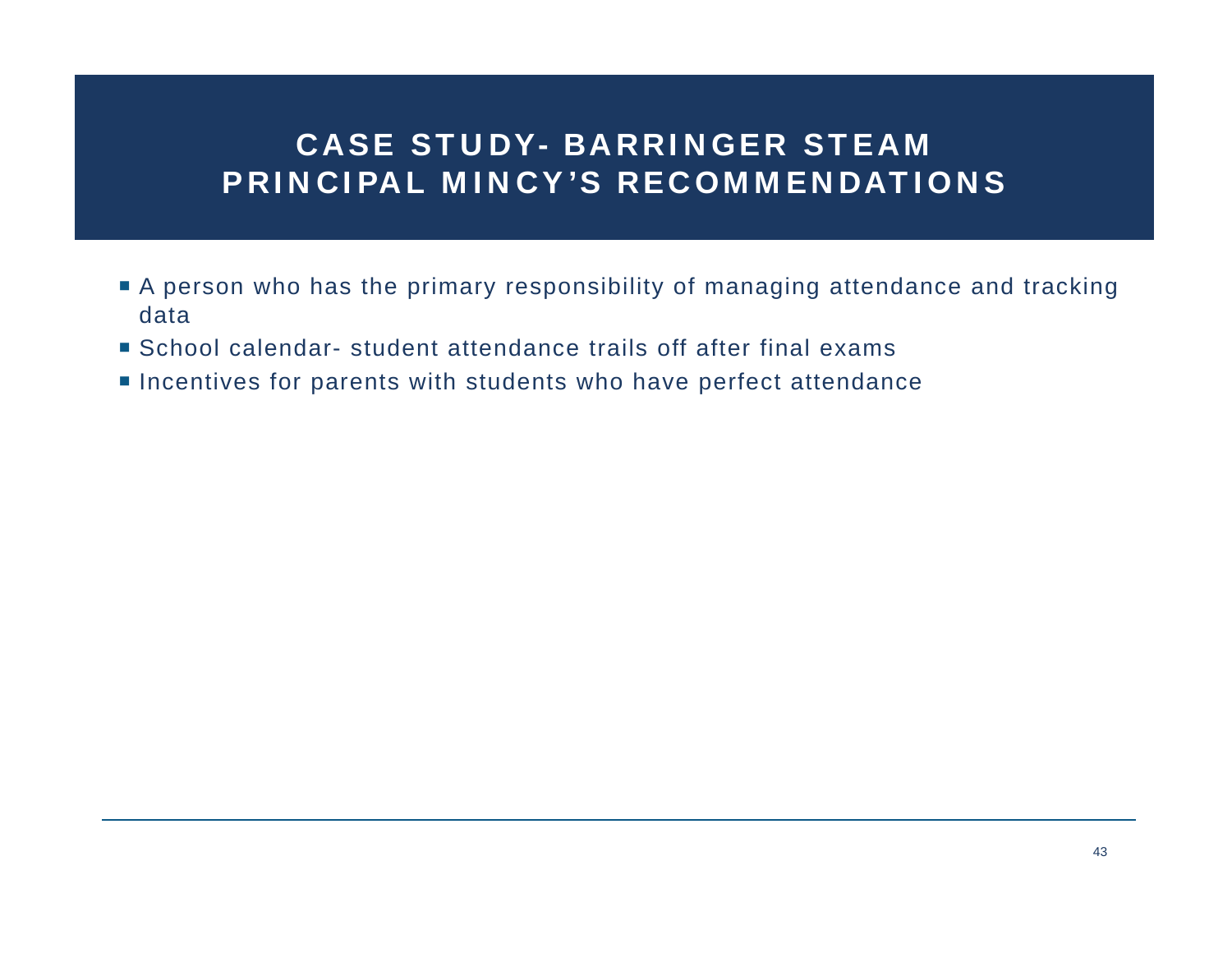## CASE STUDY- SUSSEX AVENUEWHAT WE LEARNED

### **Communication/**

### **Know your Attendance**

Established clear systems for taking attendance

Parents received phone calls form Principal Gearhart

Students received monthly report on their attendance and convocation for those w/4-6 absences

Teachers received attendance data for their class AND teacher attendance

## **Incentives** (Proactive)

Monthly school-wide events

Some activities held on the last day before 3 day weekend

Perfect attendance for students and staff posted in the cafeteria

Age appropriate incentives

**Supports** (Reactive/ Responsive)

Focused on the "yellow" group

**Principal Gearhart** conducted home visits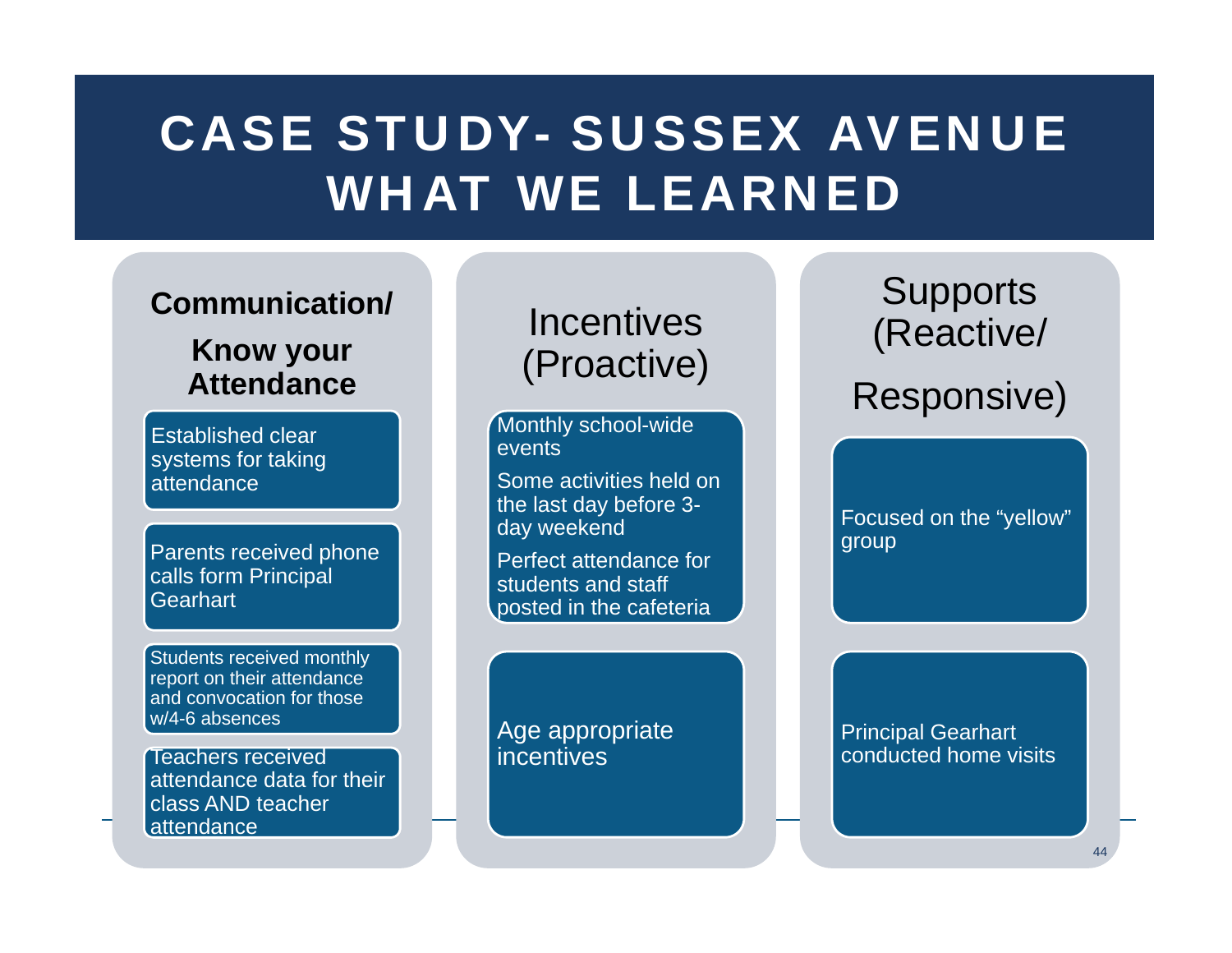### CASE STUDY- SUSSEX AVENUE PRINCIPAL GEARHART'S RECOMMENDATIONS

- Designated individuals to conduct home visits
- Be strategic about monthly incentives
- Attendance counselors knew the community and had valuable relationships with the courts- consider bringing them back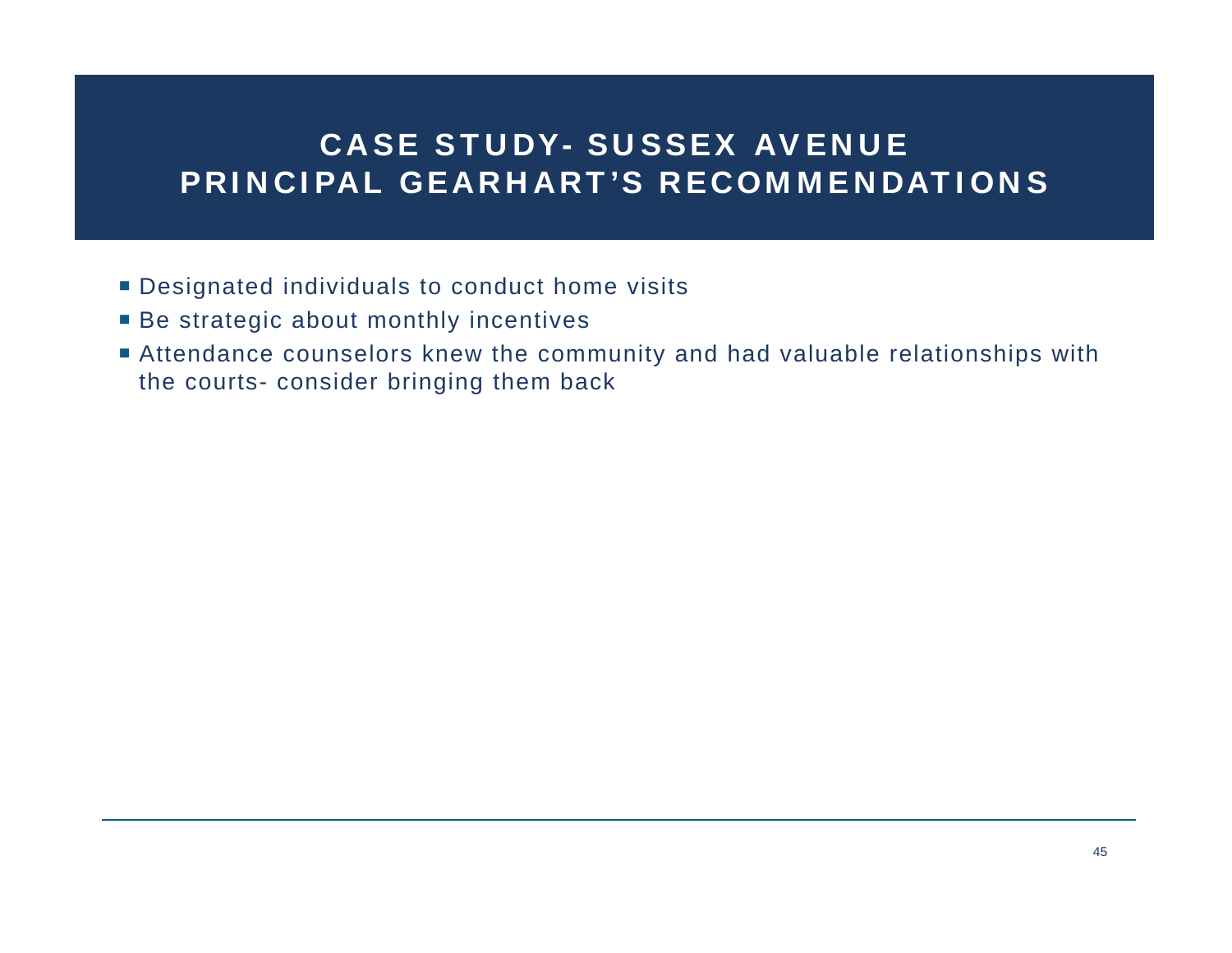## REFLECTIONS & CONCLUSIONS ON SCHOOLS

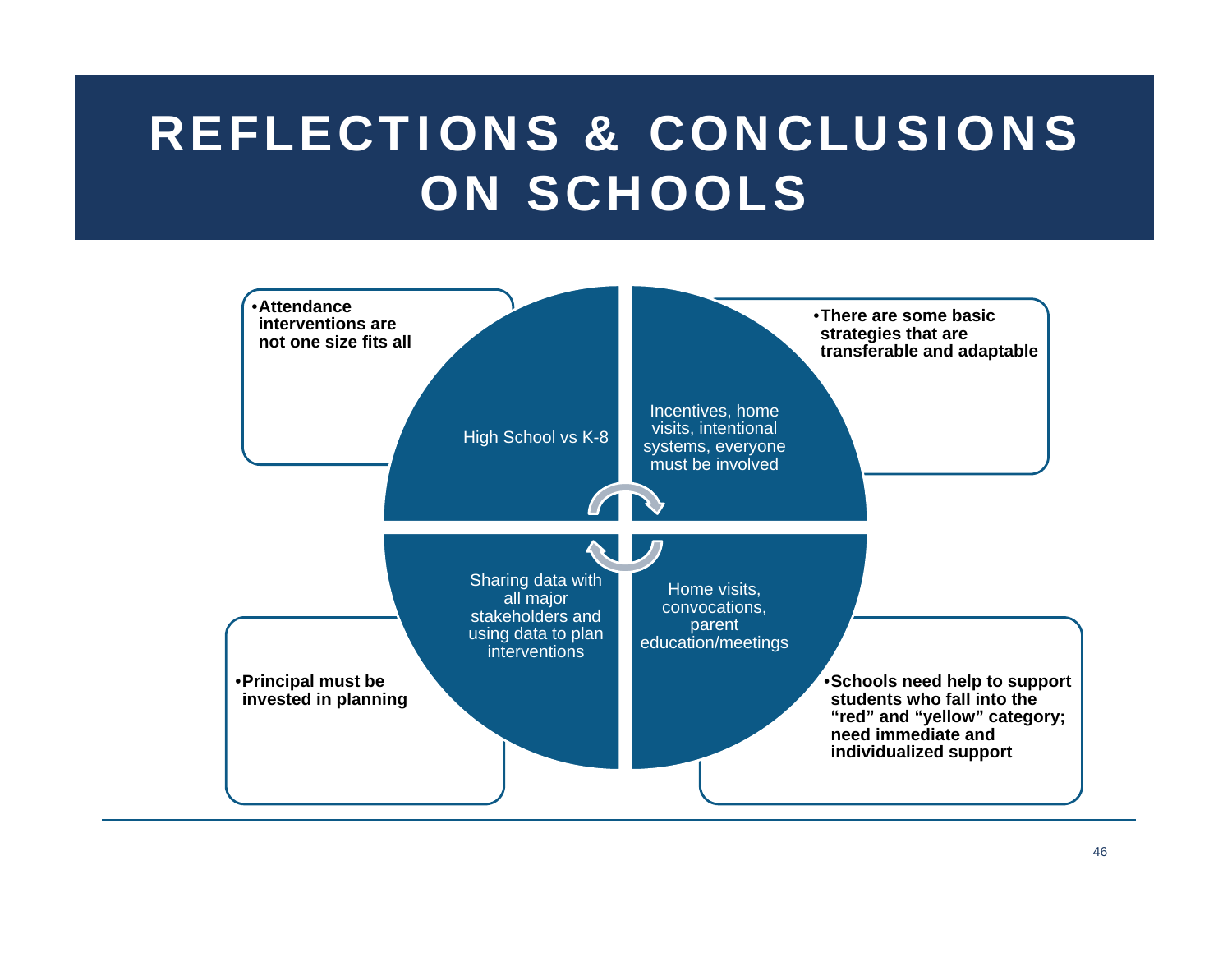| Challenges         | • Attendance data has stayed level<br>• June attendance decreases significantly<br>• Need additional Support at the Central Office level to manage, monitor and support district goals                                                                                                                                                                                                                                                                            |
|--------------------|-------------------------------------------------------------------------------------------------------------------------------------------------------------------------------------------------------------------------------------------------------------------------------------------------------------------------------------------------------------------------------------------------------------------------------------------------------------------|
| Inputs<br>(Assets) | • Support from Superintendent<br>• Emphasis on data collection and analysis<br>• Data sharing with schools; accountability measures                                                                                                                                                                                                                                                                                                                               |
| <b>Outputs</b>     | • Training and programming that promotes a positive school climate and encourages students to attend school<br>• Engage the city in partnering with the district on attendance initiatives<br>• Additional central office staff designated to support schools on attendance management and interventions for<br>students who fall in the "yellow" and "red" categories (conduct home visits, support SST in case managing severe<br>cases, work with court reps). |
| <b>Outcomes</b>    |                                                                                                                                                                                                                                                                                                                                                                                                                                                                   |
|                    | 47                                                                                                                                                                                                                                                                                                                                                                                                                                                                |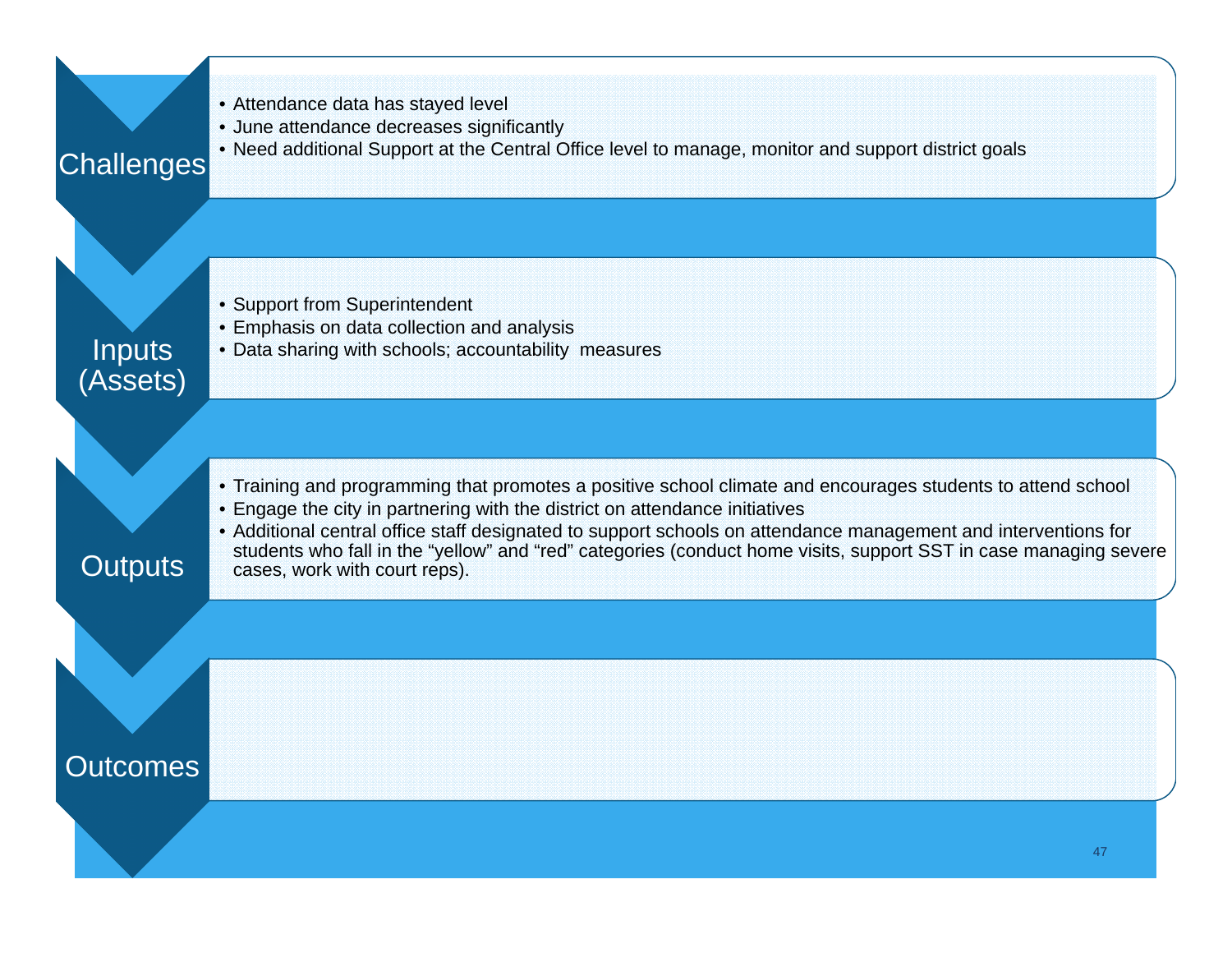## SUMMARY OF PLAN

- 1. Continue to share monthly attendance data (district and school) with major stakeholders- Asst. Superintendents, Principals, Student Support Services Team
- 2. Create a Student Support Attendance Team (District Attendance Coordinator, Attendance Interventionist, and Court reps) that will be responsible for developing and supporting each school in an attendance improvement plan
- 3. Use a vendor to provide home visit services to schools with greatest attendance needs- students in the "yellow" and "red" category.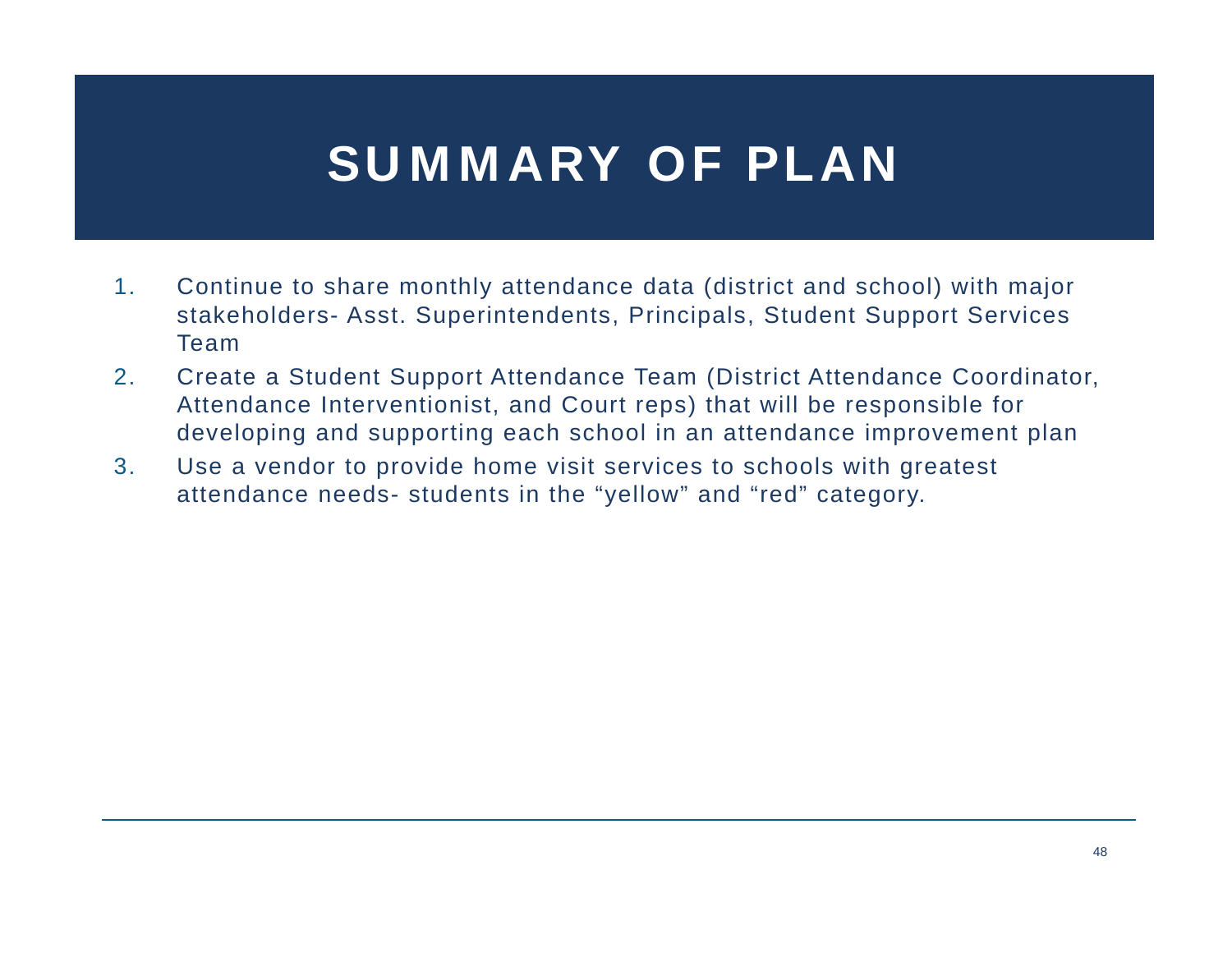## NEXT STEPS/QUESTIONS

- **Next steps**
- Questions